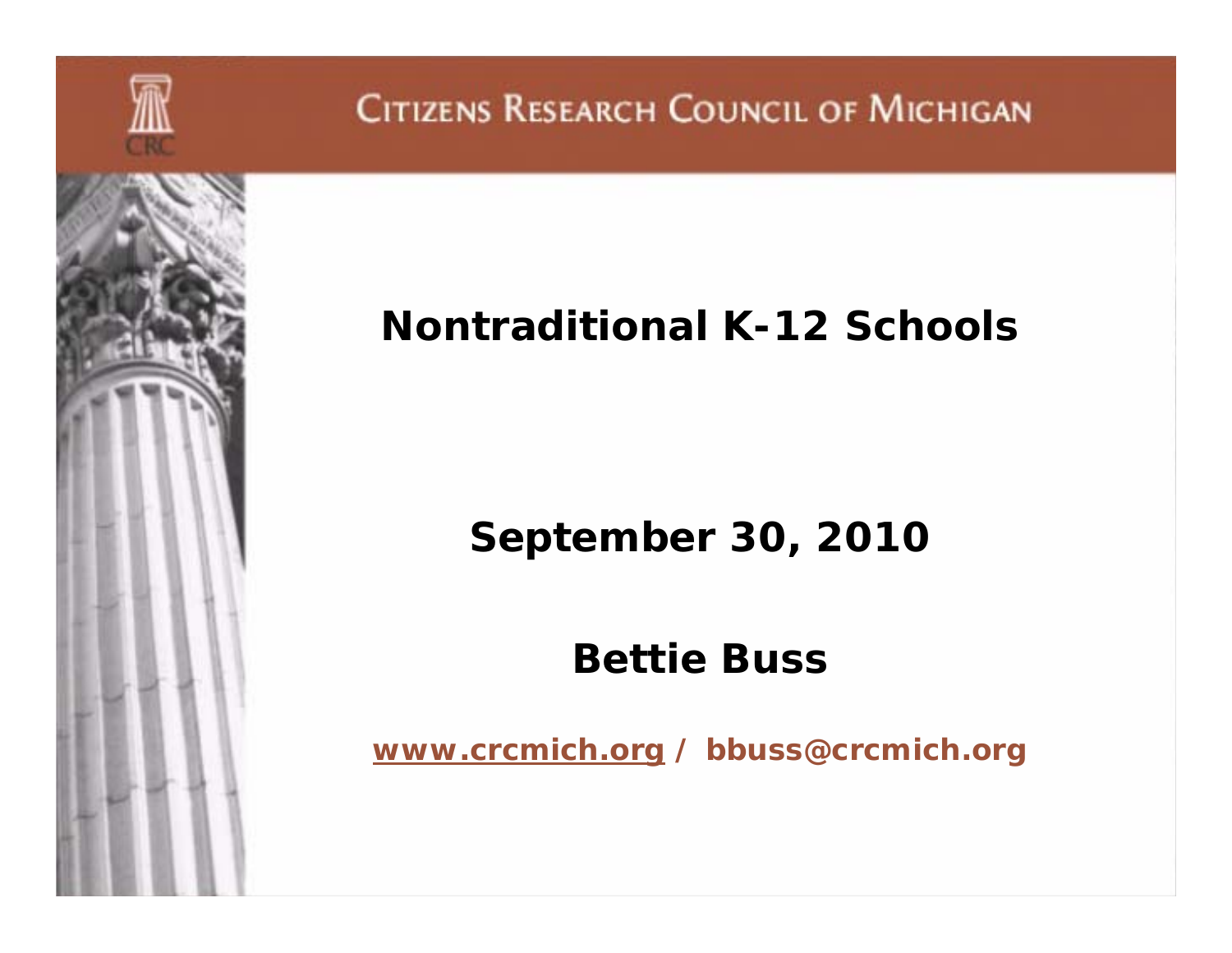

## **Citizens Research Council of Michigan**

- •Founded in 1916
- •**Statewide**
- $\bullet$ Nonpartisan
- $\bullet$ Private not-for-profit
- $\bullet$  Promotes sound policy for state and local governments through factual research
- $\bullet$  Relies on charitable contributions from Michigan foundations, businesses, and individuals
- •*www.crcmich.org*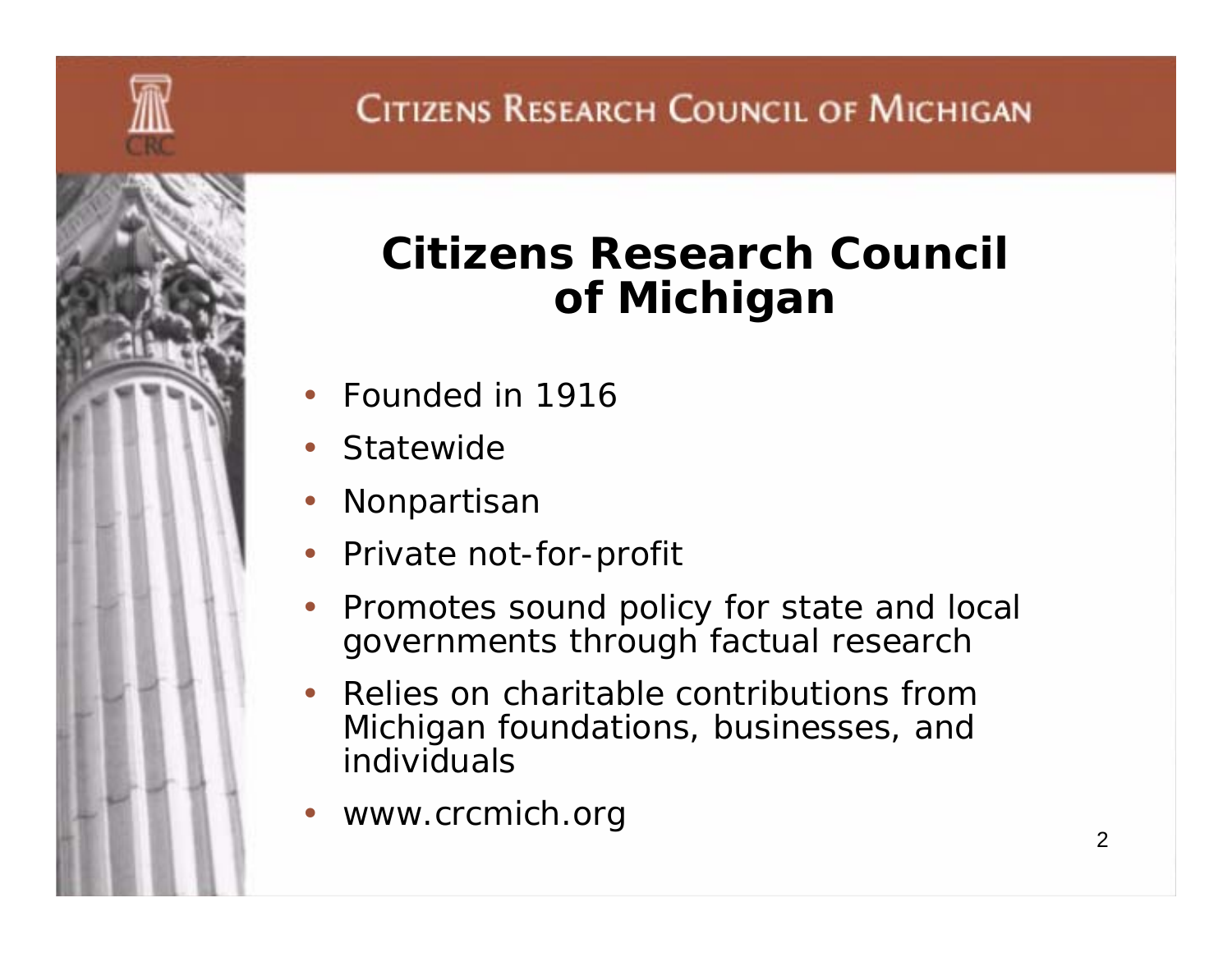

## **CRC's Education Project**

**CRC's Education Project is funded in part by:**

- **The W. K. Kellogg Foundation**
- **The Frey Foundation**
- **The PNC Foundation**
- **ArvinMeritor**
- **The Richard C. and Barbara C. Van Dusen Family Fund**
- **A consortium of education groups including: the Tri-County Alliance for Public Education; Michigan Association of School Boards; Metropolitan Detroit Bureau of School Studies, Inc.; Michigan Association of School Administrators; Michigan School Business Officials; Middle Cities Education Association; Michigan Association of Intermediate School Administrators; Michigan PTSA; Michigan Association of Secondary School Principals; and the Michigan Elementary and Middle School Principals Association**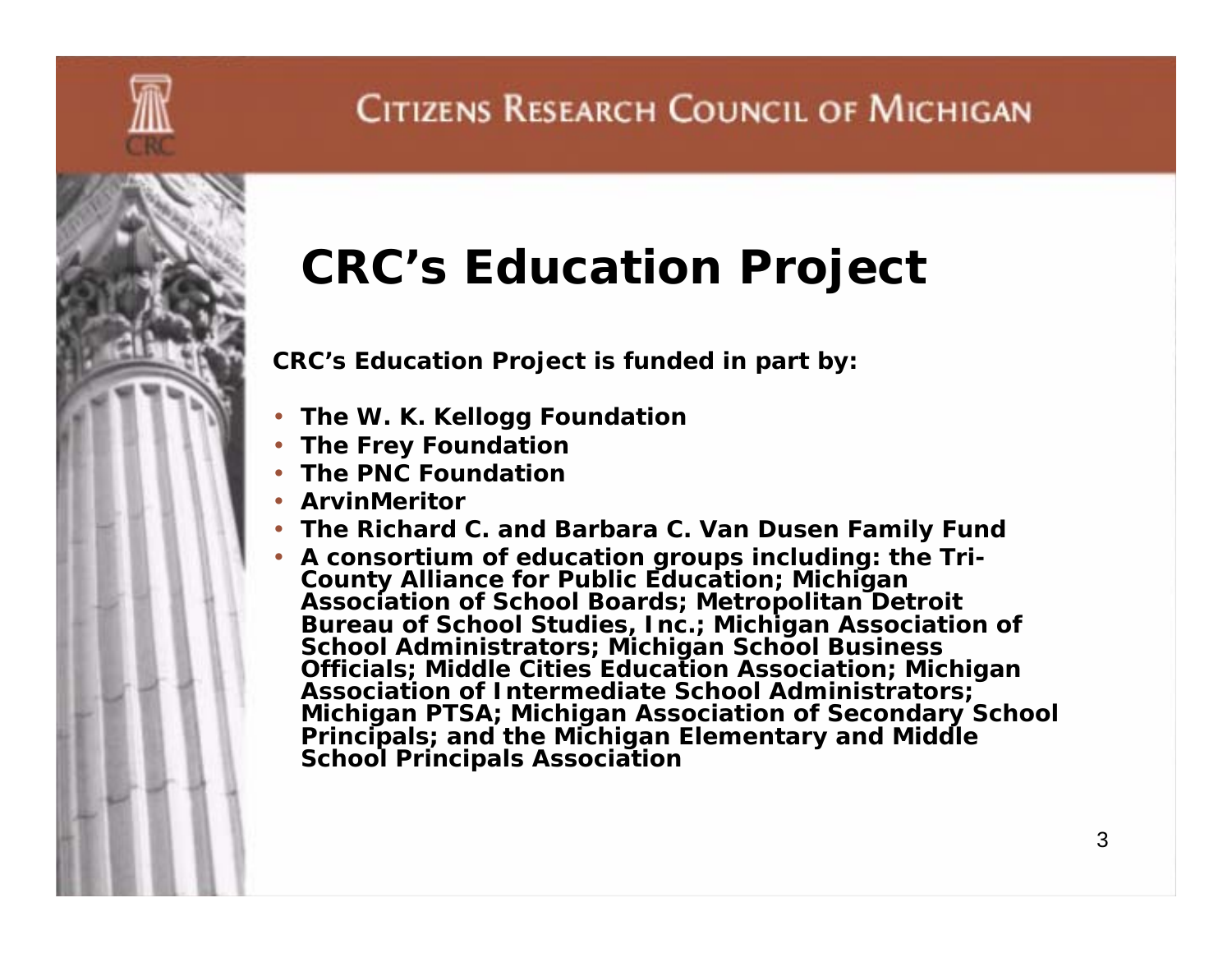

# **Nontraditional Schools**

- **Charter schools**
- **Private schools**
- **Homeschooling**
- **Virtual and cyber schools**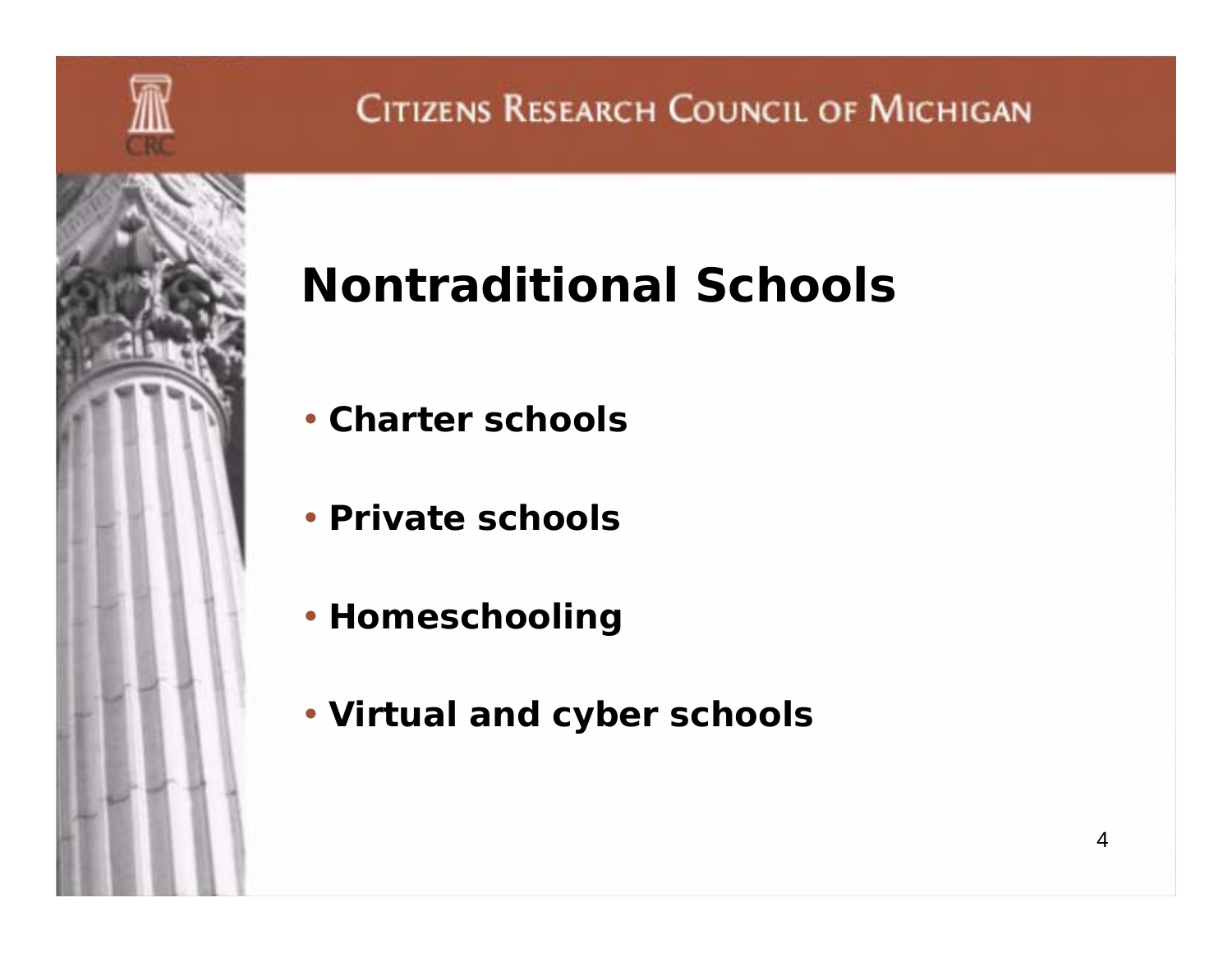#### **Charter Schools**

- • **Over 5,000 charter schools in 40 states and D.C. serve 1.5 million students.**
- **Michigan authorized charter schools in 1993 (Minnesota was first, in 1991).**
- **Federal policy encourages the growth of charter schools.** 
	- **Restructuring of failing traditional schools through replacement with a charter school.**
	- **\$16.8 m grant from US Dept of Ed to MI to increase charter school options (Aug. 2010).**
	- **Various other federal grant and loan programs.**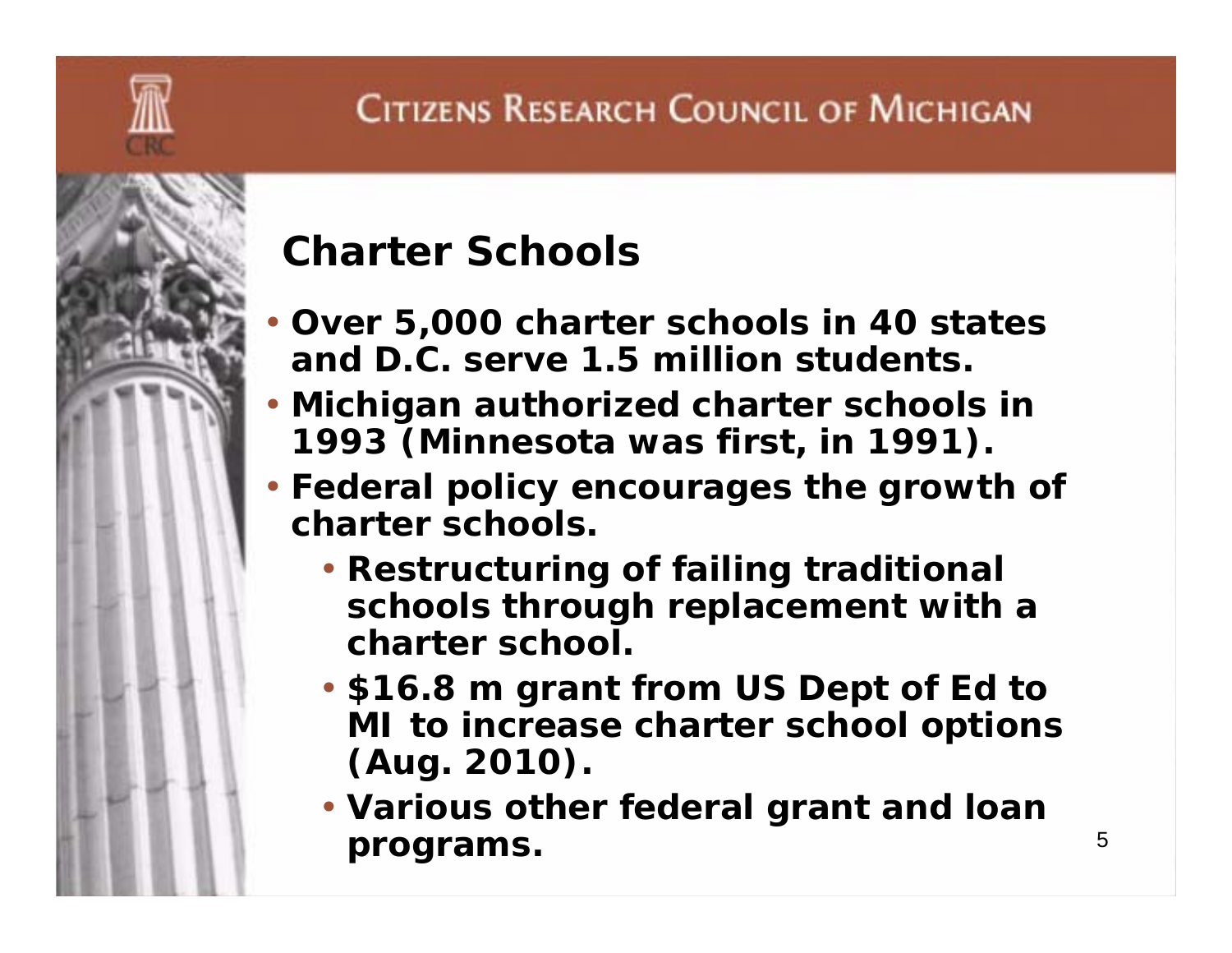

# **Arguments for Charter Schools**

- **School choice**
- **The need to attract students ensures quality**
- **Competition will improve traditional schools**
- **Increase access to quality education**
- **Free from bureaucratic rules, greater autonomy; Site based management**
- **New professional opportunities for teachers**
- **Innovation in teaching practices**
- **May use nationally proven curricula and rules**
- **More ability to hire and fire teachers**
- **Accountability measured by academic results**
- 6• **Can be closed by authorizer if performance is unacceptable**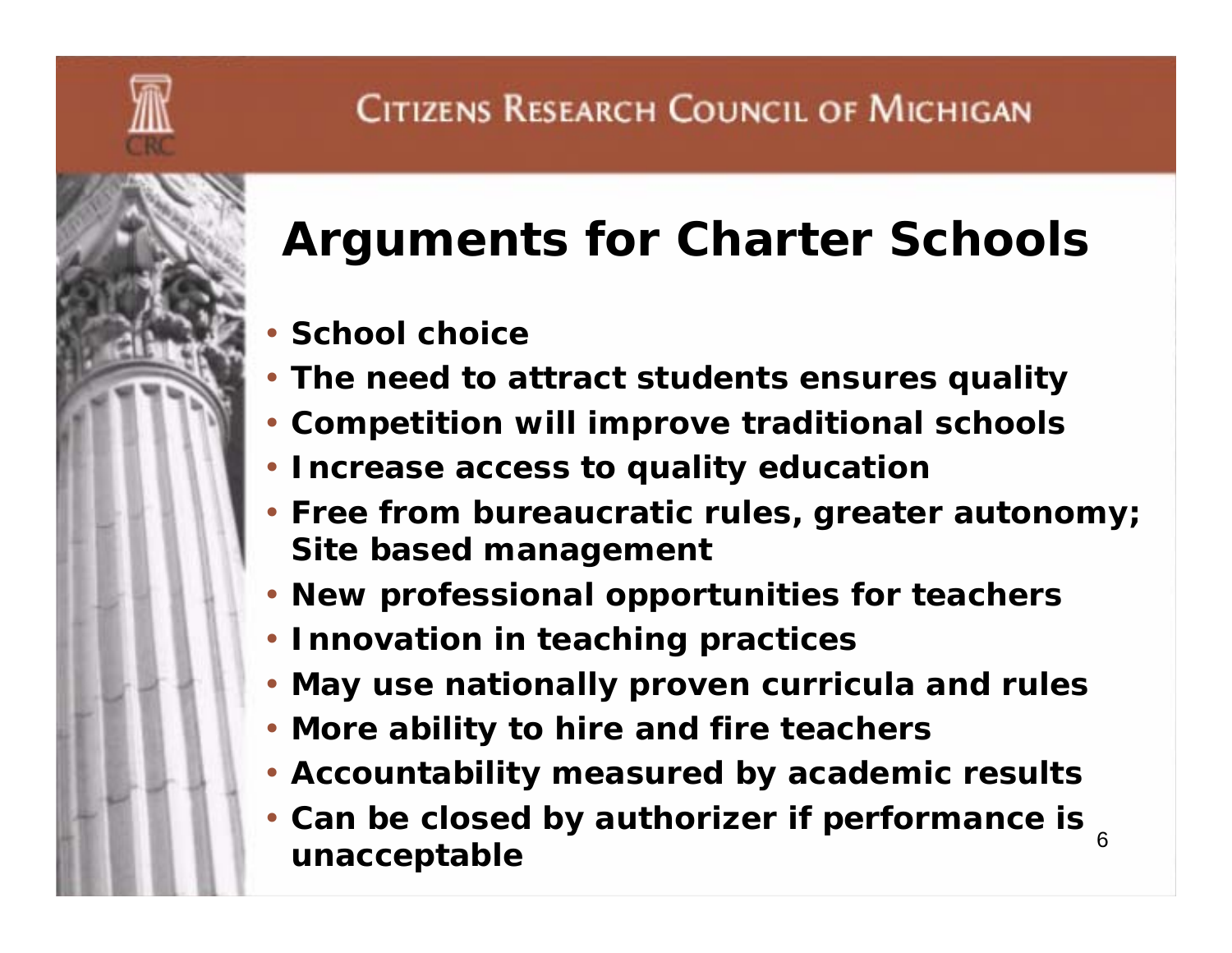#### **From a Parent's Perspective** • **Alternative to traditional public schools (TPSs)** • **Tuition free**• **May have an academic specialty (college prep, fine arts, science and technology, vocational instruction, service and leadership, cultural immersion, strict discipline, cyber classes, etc.)**

- • **May target certain students (e.g. dropouts, expelled students)**
- **Classes tend to be smaller**
- **May have longer school days and/or years**
- **Provide safer, more nurturing environments for students; mentoring relationships; character development**
- **Encourage parent and community involvement**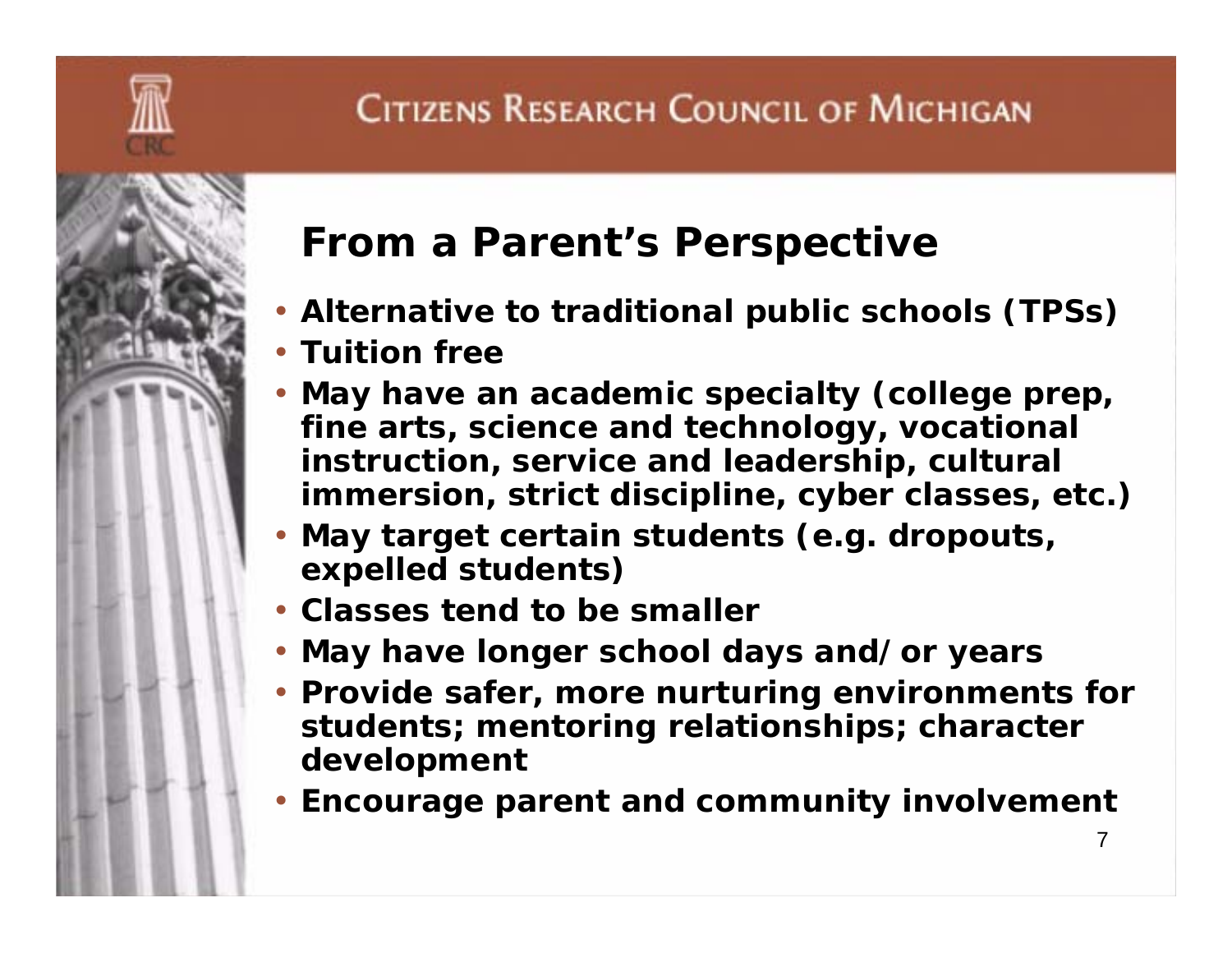

#### **Arguments against Charter Schools**

- **Reduce funding for traditional schools**
- **Focus should be on improving schools for all students**
- **Reforms and models can be implemented in TPSs**
- **PSAs skim students who are cheaper or easier to educate**
- **Teachers generally are not protected by union contracts**
- **Lack public oversight (PSA boards are not elected)**
- **Authorizers are not quick enough to terminate contracts where warranted**
- 8• **For-profit management companies benefit**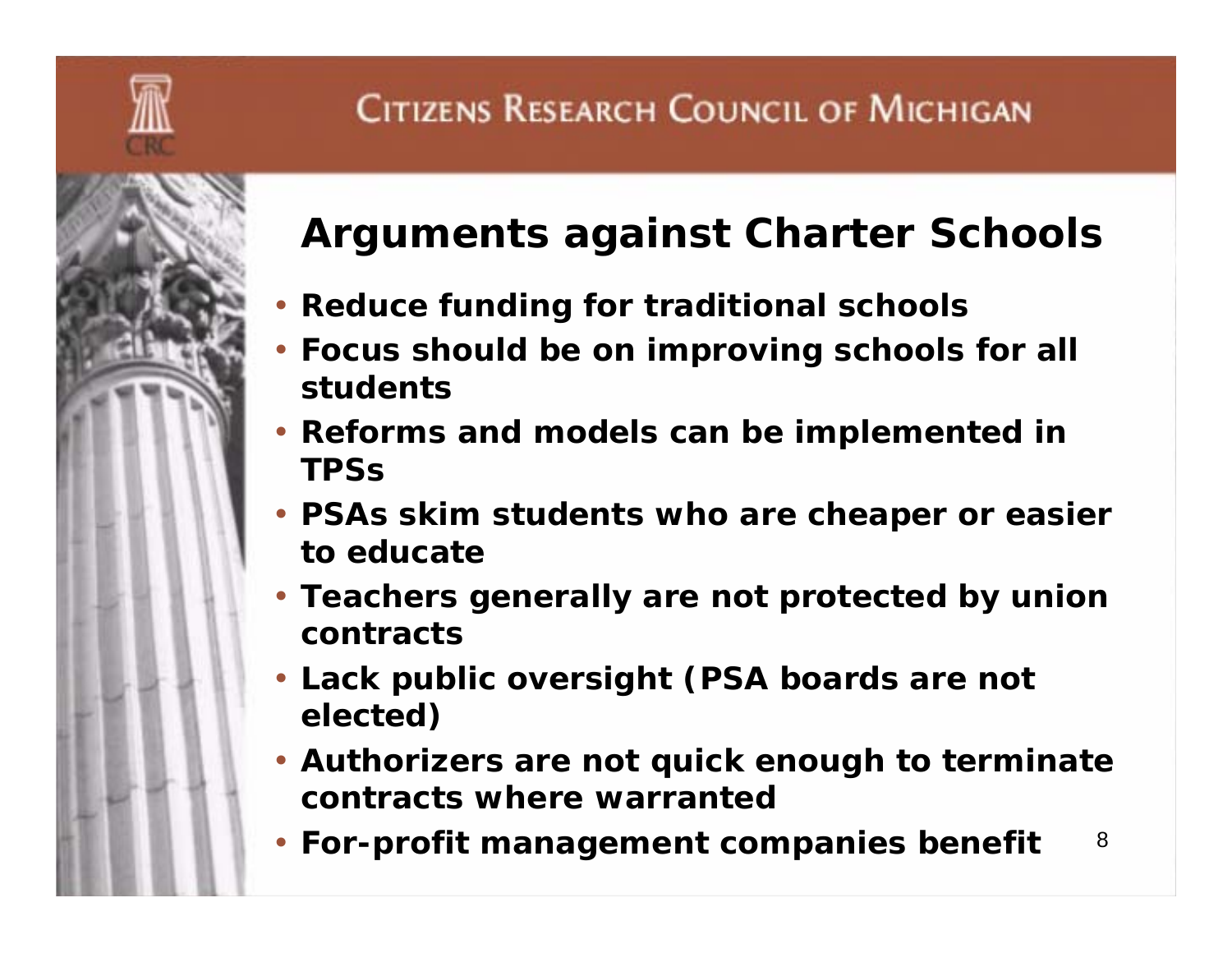

### **Arguments against Charter Schools**

- **Academic achievement is not universally better than in traditional schools**
- **A 2009 CREDO analysis found that** 
	- **17% of charter schools provide superior education**
	- **46% have results that are the same as the local public schools**
	- **37% have results that are significantly worse than the local public schools**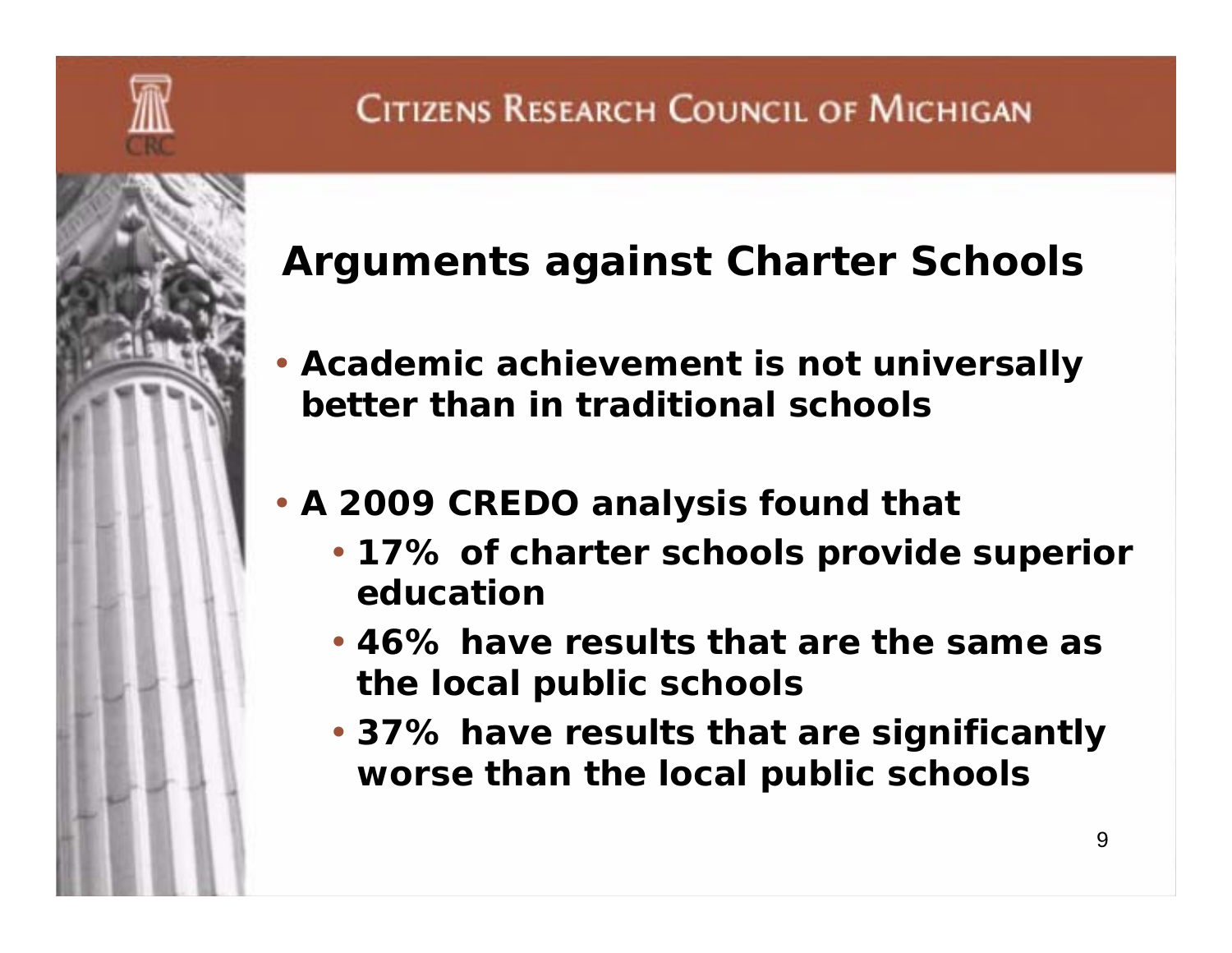

## **Overview: Charter Schools in Michigan**

- **"Public School Academies" (PSAs)**
- **Per pupil allocation through the state School Aid Fund, may not charge tuition**
- **May not be affiliated with a religion**
- **Chartered by an authorizer**
- **Independently managed, with an appointed board of directors**
- **Teachers must be certified**
- **Students are subject to state testing requirements**
- **PSA high school students are subject to Michigan Merit Curriculum requirements**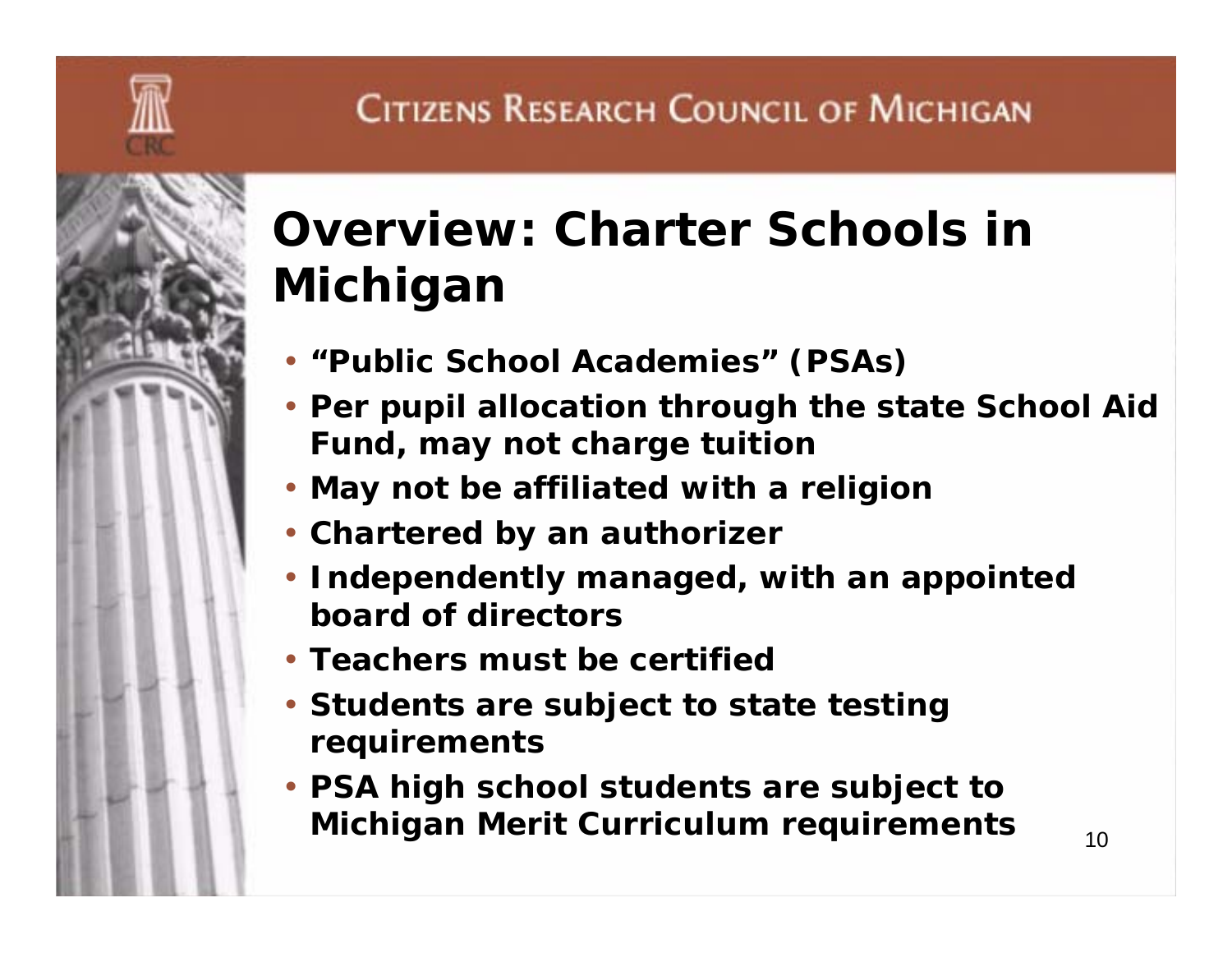# **The Numbers in Michigan**

- **241 PSAs served 103,000 students in 2009**
- **23 traditional school districts contain 3 or more PSAs**
- **There are 50 PSAs in Detroit**
- **The top ranked district/PSA on the 2009 MEAP was Eagle Crest Charter Academy (96.7% advanced or proficient)**
- **13 of the top 25 school districts measured by MEAP performance in 2009 were charters (7 were managed by National Heritage Academies)**
- **34 PSAs have been closed for various reasons**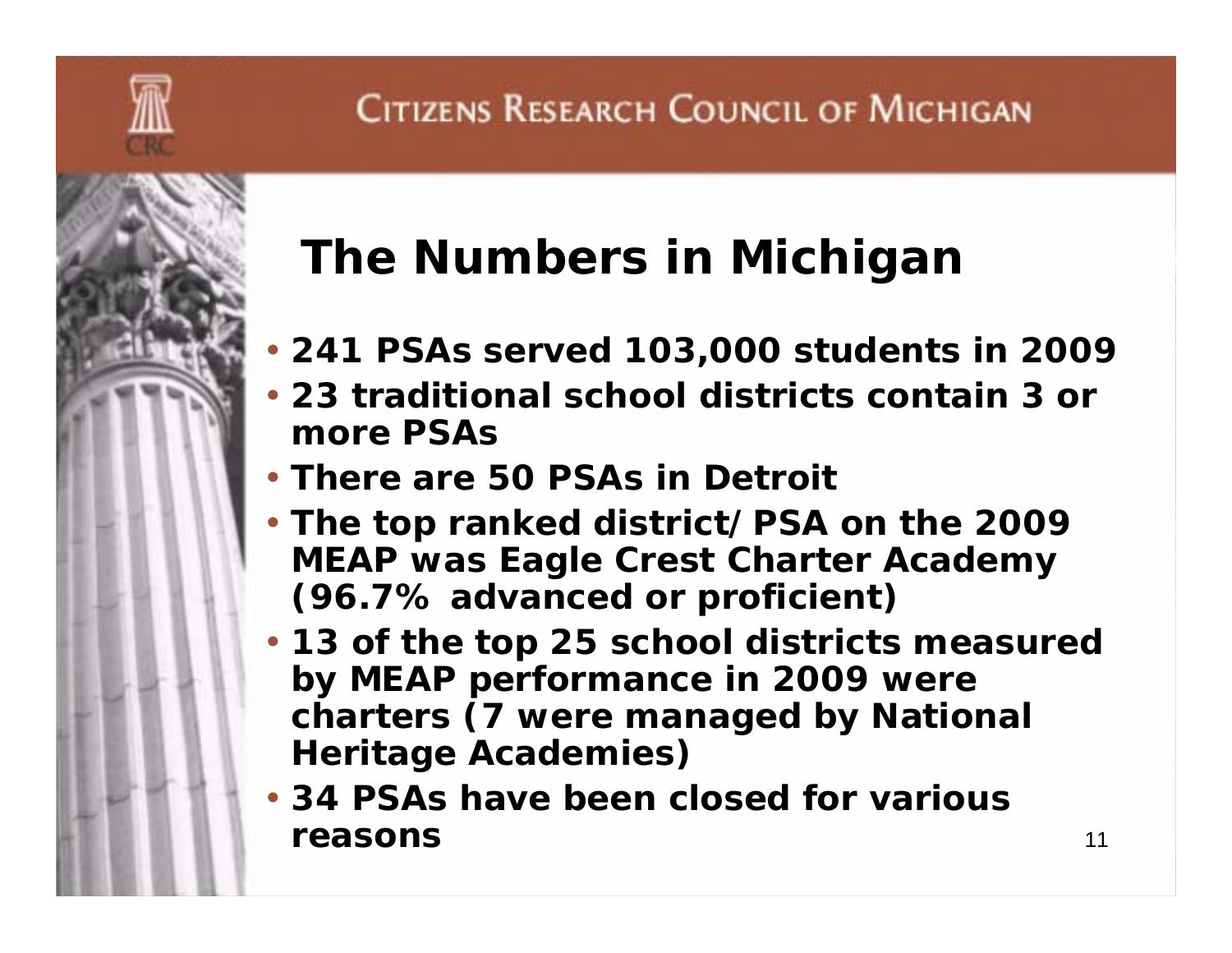

## **Potential Authorizers**

- **Public universities, anywhere in the state**
- **Community colleges, in their own districts**
- **A federal tribally controlled community college, anywhere in the state**
- **Intermediate school districts, in their own districts**
- **Traditional K-12 school districts, in their own districts**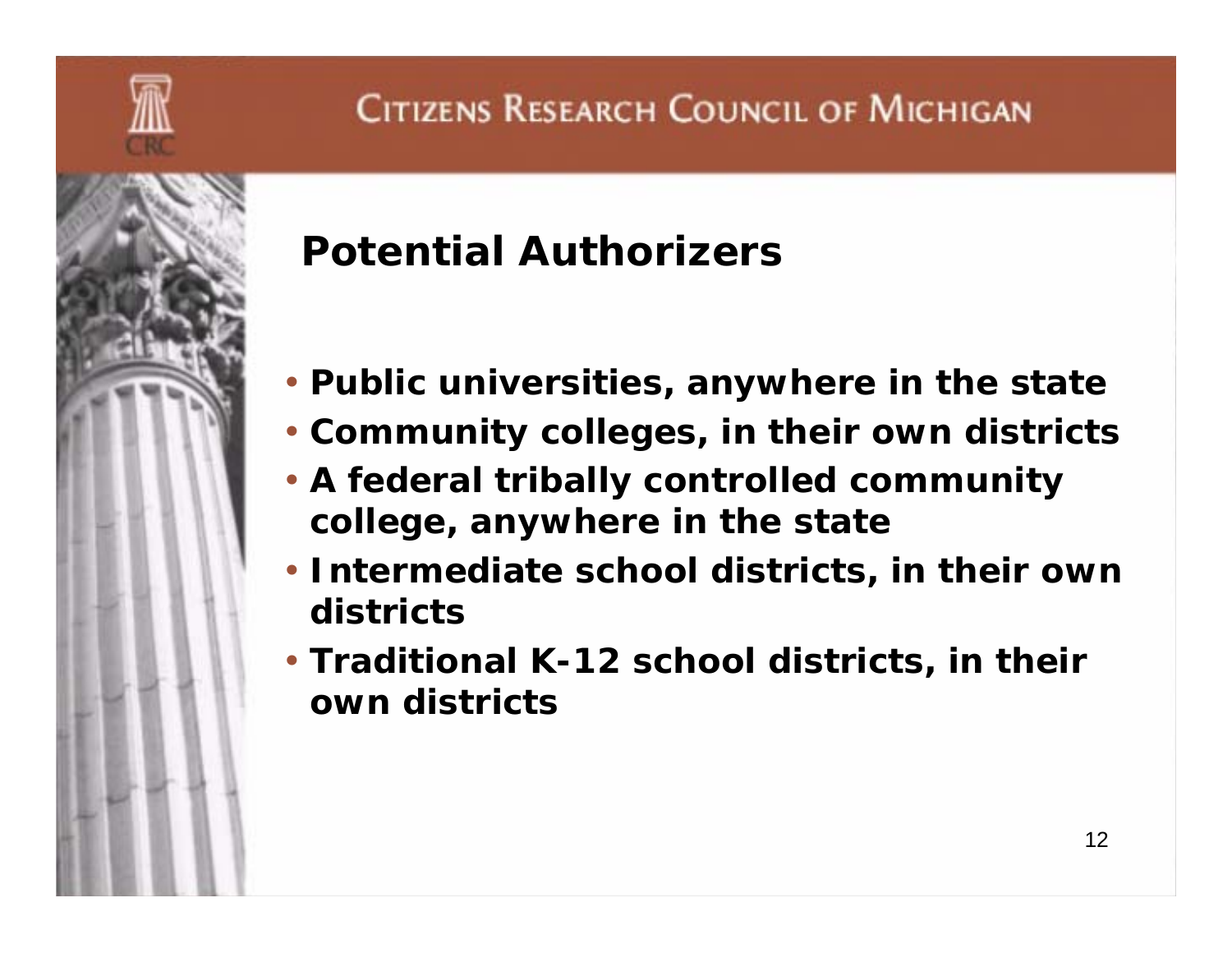

# **Role of Authorizers**

- **Negotiate and monitor contracts with PSAs**
- **Provide oversight, ensure accountability**
- **Act as fiduciaries (3% fee)**
- **May offer other services on a fee basis**
- **Determine whether a contract should be renewed, revised, revoked, or terminated**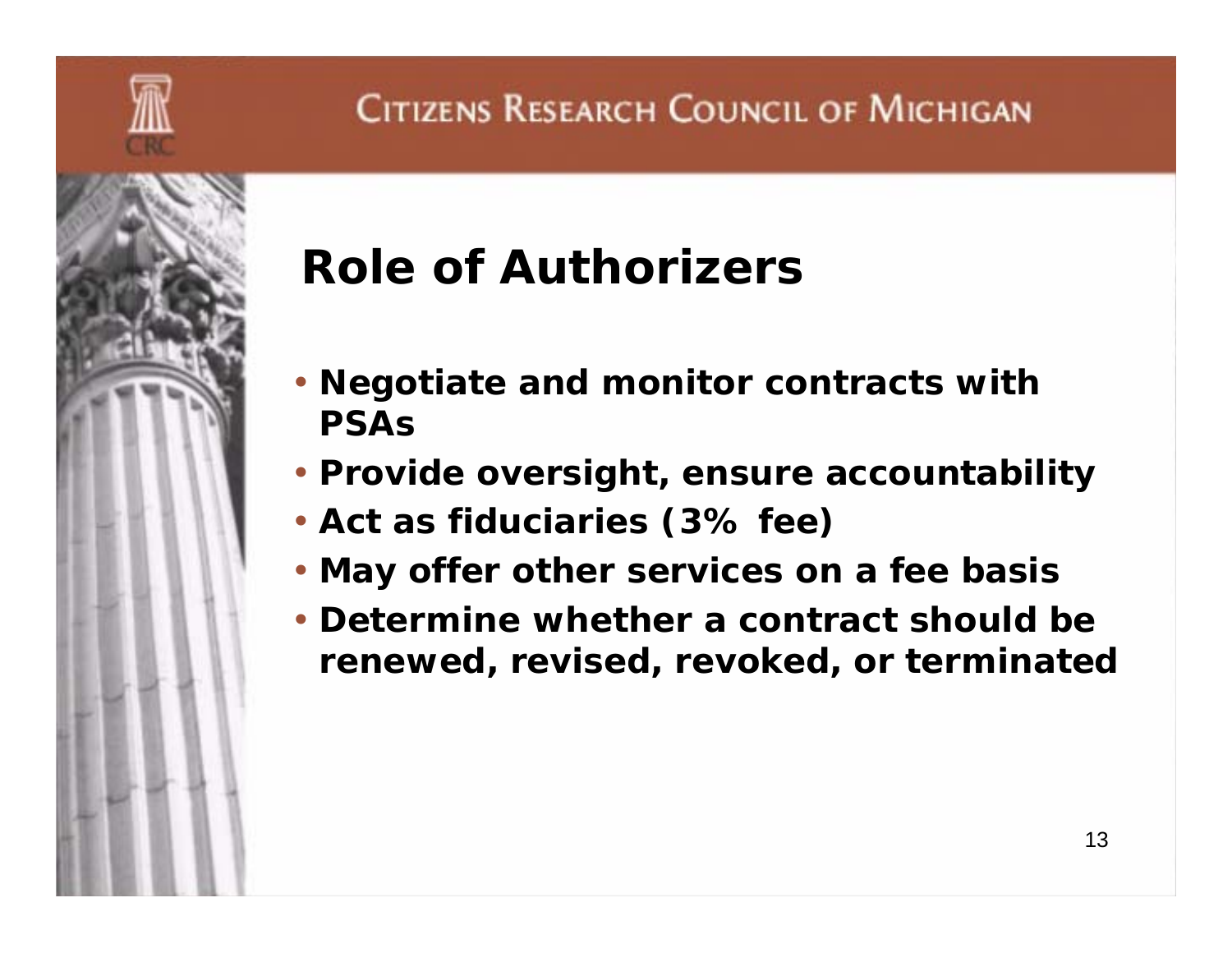

## **Tensions Inherent in Oversight**

- **Intrusive control may stifle innovation.**
- **Lax control may allow an inferior educational experience.**
- **In Michigan, PSAs have been closed because of governance, finances, academic performance, facilities, and/or enrollment.**
- **New rules will force the closure of failing PSAs (those open at least 4 years, in at least the 2n<sup>d</sup> year of restructuring, and among the lowest achieving 5% of all public schools).**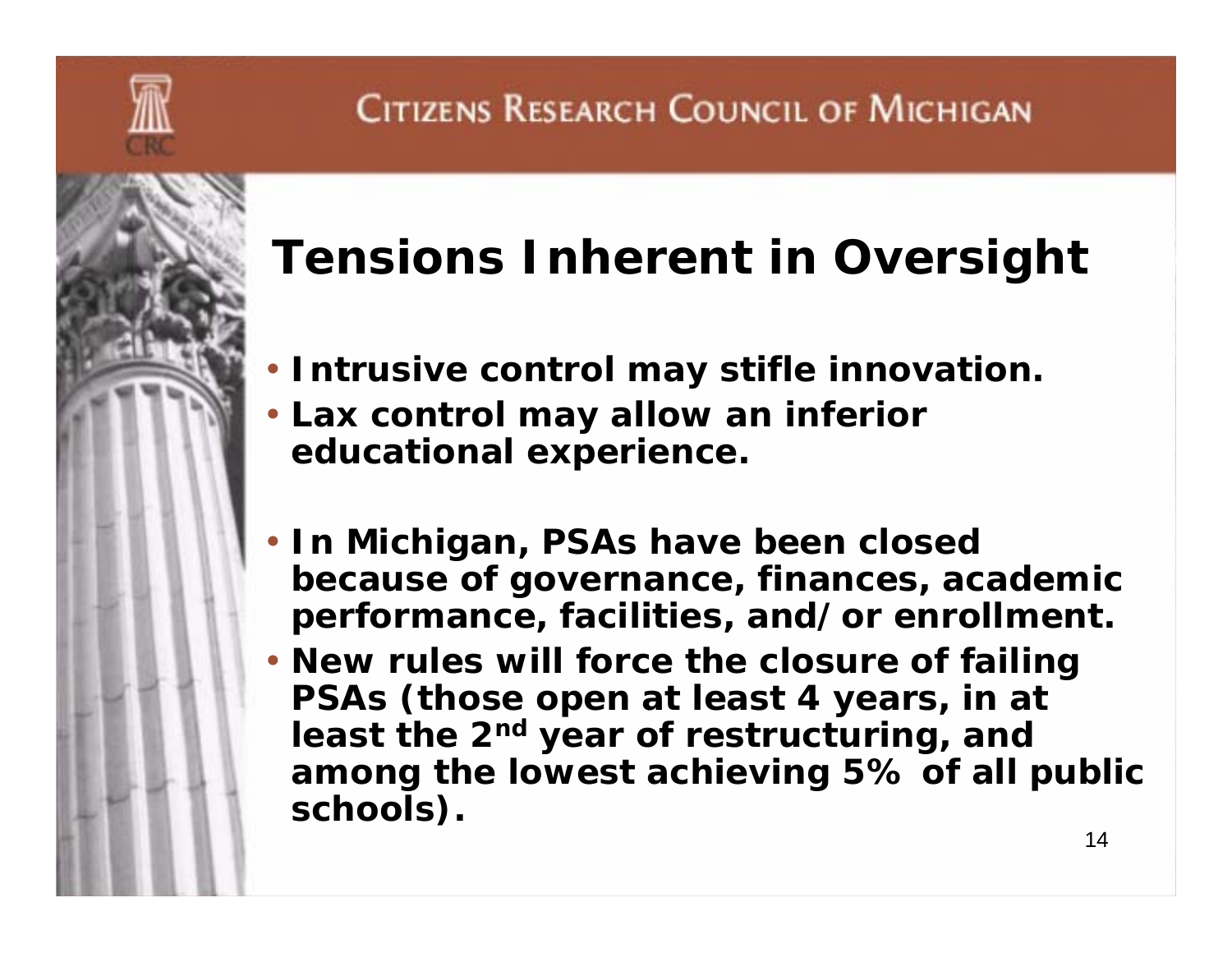

# **The Charter School Cap**

- **Universities were previously limited to issuing a total of 150 charters**
- **2010 changes to the Revised School Code**
	- **Passed to qualify for Race to the Top funds**
	- **Allow high quality charters to convert to "schools of excellence"**
	- **Potentially allows for unlimited charter expansion, based on quality performance**
	- **Allows 10 new schools of excellence that model high performing charters**
	- 15• **Provides for 2 K-12 cyber charters aimed at dropouts**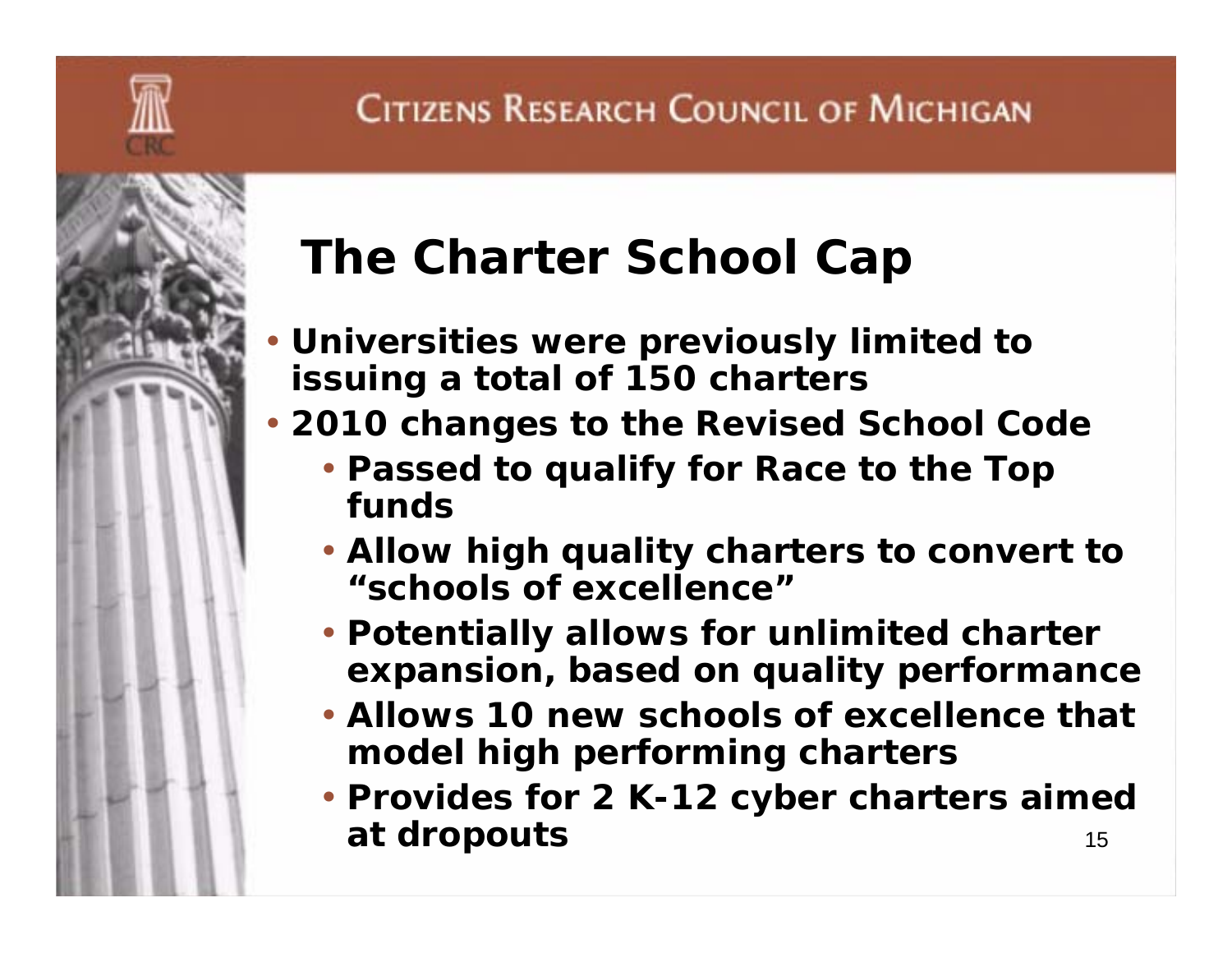

#### **Superintendent of Public Instruction**

- **Responsible for oversight of authorizing entities-may suspend the power of an authorizing entity that is not engaging in appropriate oversight to issue new contracts**
- **Must notify the authorizer of any PSA that is among the lowest achieving 5% and that meets other specified conditions; the authorizer must close that school at the end of the school year**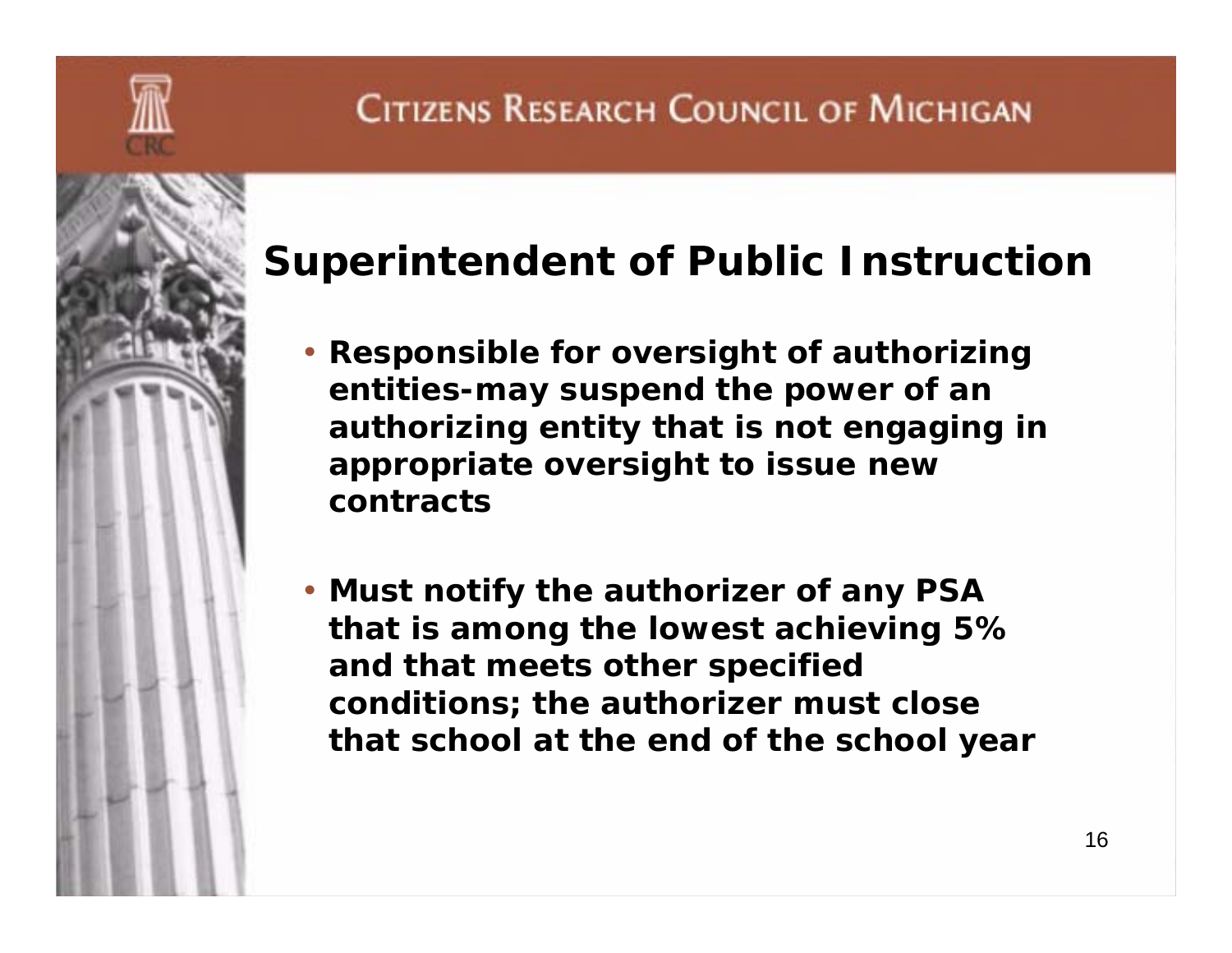

### **Application for a Charter: Required Content**

- **Identification of the applicant**
- **Proposed board members, their qualifications, and the method of appointment**
- **Proposed articles of incorporation**
- **Proposed by-laws**
- **Governance structure and staff responsibilities**
- **Educational goals, curricula, and assessment methods**
- **Admissions policy**
- **School calendar and daily schedule**
- **Age or grade range**
- **Address and description of site**
- **Other**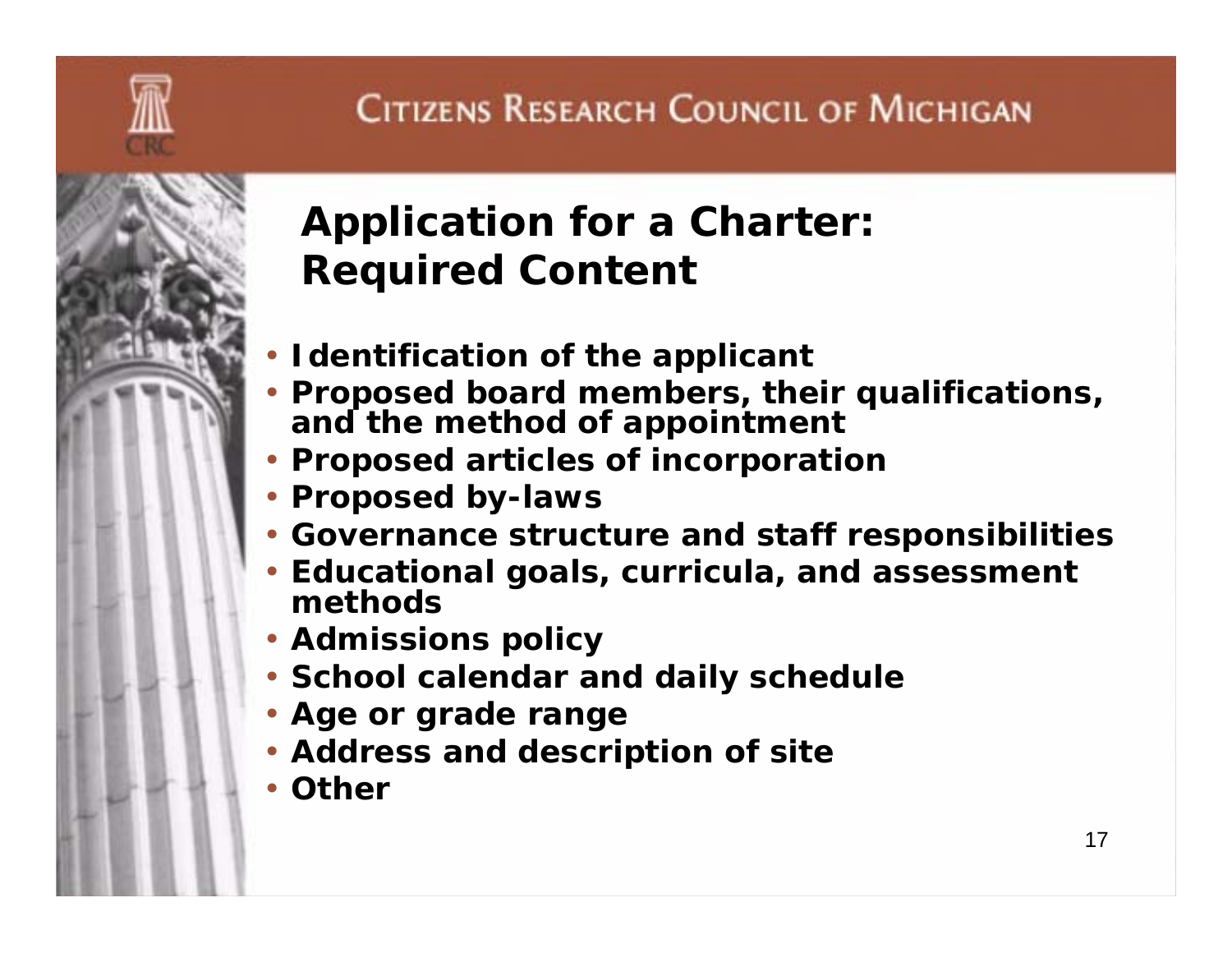## **PSA Board of Directors**

- **PSA board members**
	- **Appointed, not elected by voters**
	- **Public officials, take an oath of office**
- **Role of PSA boards**
	- **Ensure that PSA abides by federal and state law**
	- **Ensure that PSA abides by contract**
	- **Make policy within constraints set by law and charter**
	- **May contract with a for-profit or nonprofit management company for some services or for complete operation**
- **Concerns about the independence of some boards**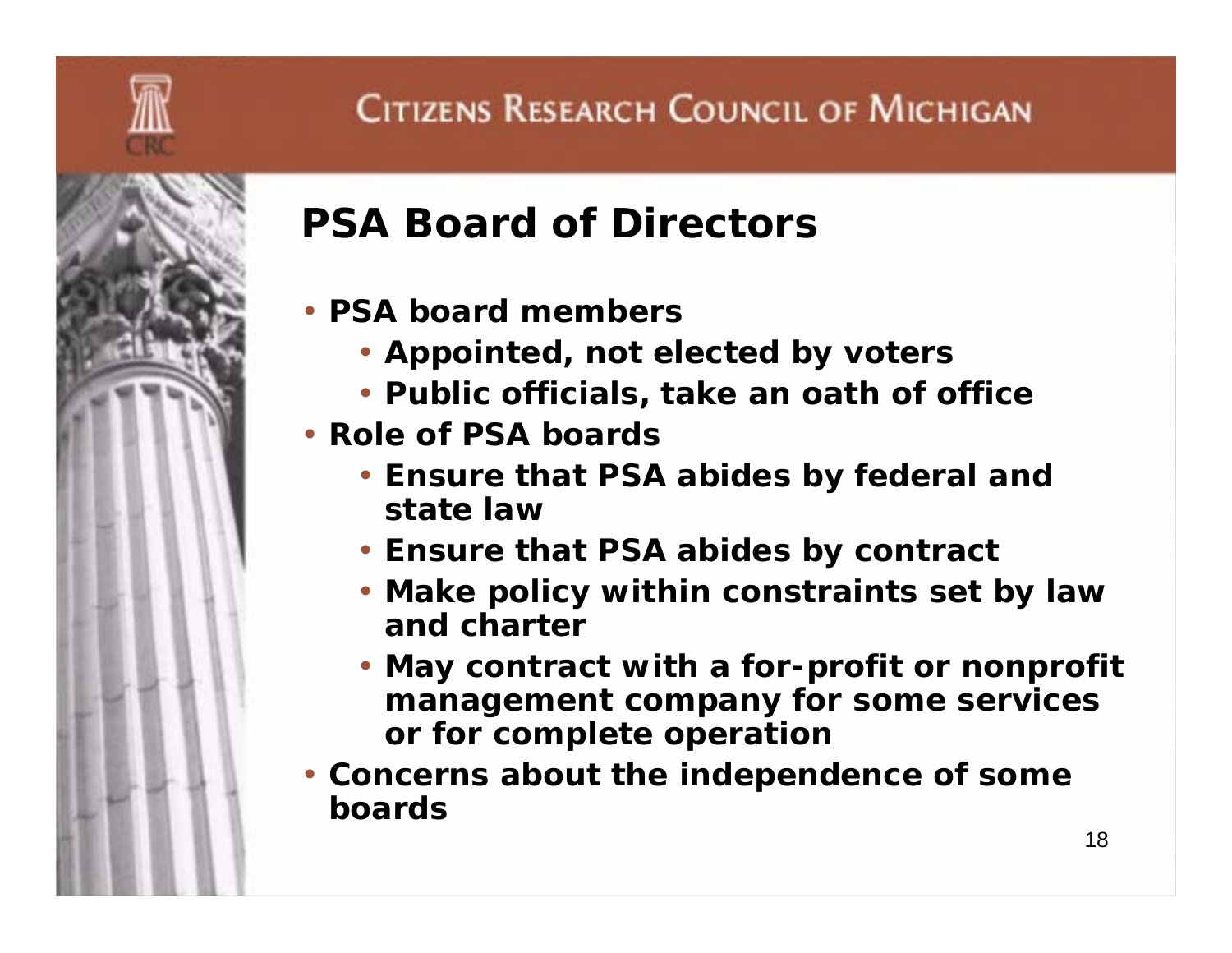

# **Funding for Operations**

- **State per pupil funding paid to the authorizer**
- **In 2010:** 
	- **Maximum foundation grant for PSAs - \$7,580**
	- **Basic foundation grant for traditional schools - \$8,489**
- **Authorizer may charge an administrative fee of up to 3%.**
- **PSAs are eligible for categorical aid and federal funds.**
- **PSAs may receive private donations from corporations, foundations, and individuals.**
- **PSAs do not have taxing authority.**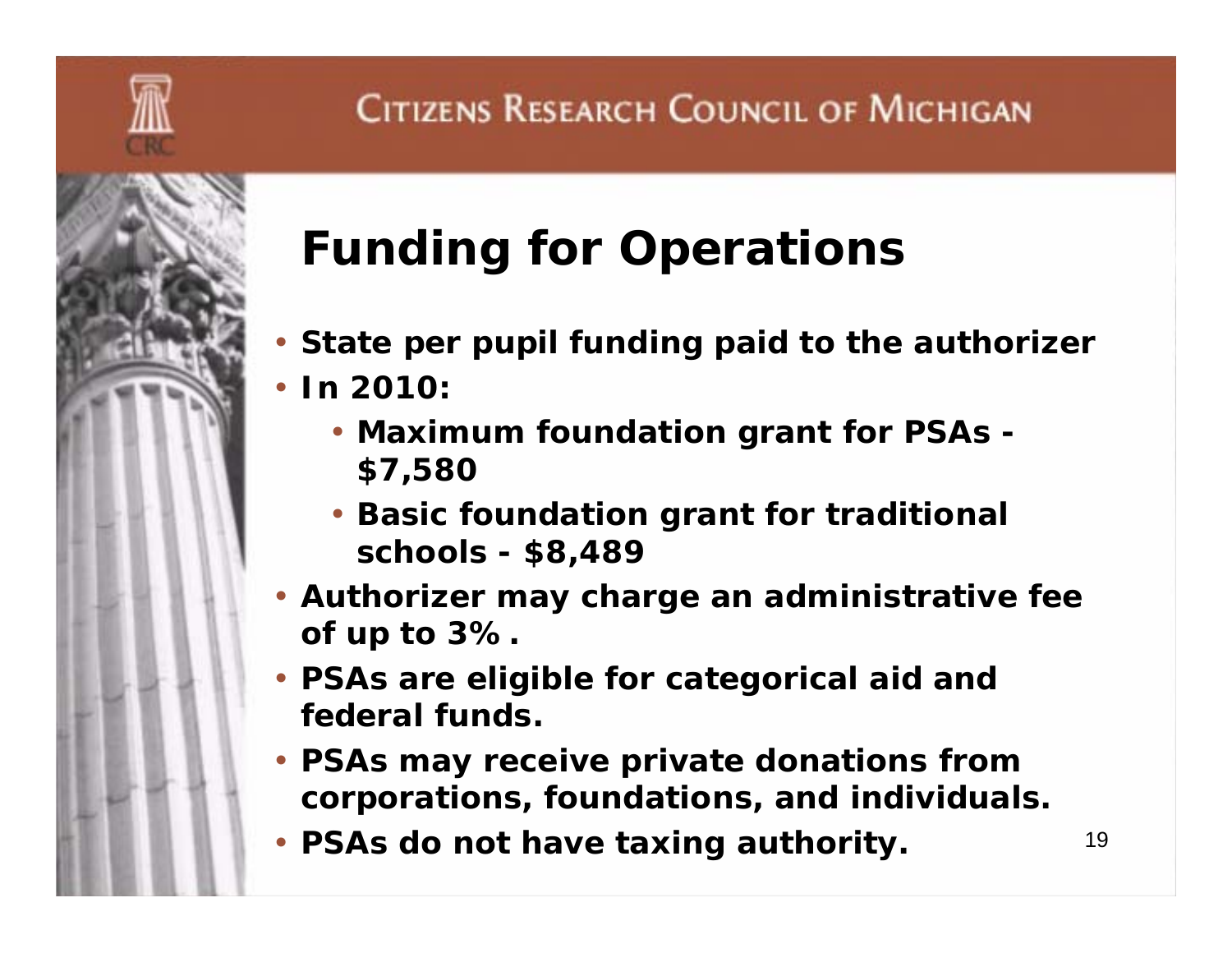

- **In general, a PSA may only operate one configuration of grades at a site.**
- **May own or lease buildings.**
- **State foundation grant does not include a separate component for facilities.**
- **Funding for facilities is problematical, though grant and loan programs are available.**
	- **MI allows PSAs to issue government backed, tax-exempt bonds**
	- **Federal Credit Enhancement for Charter Schools Facilities Program**
	- **Public and private grants**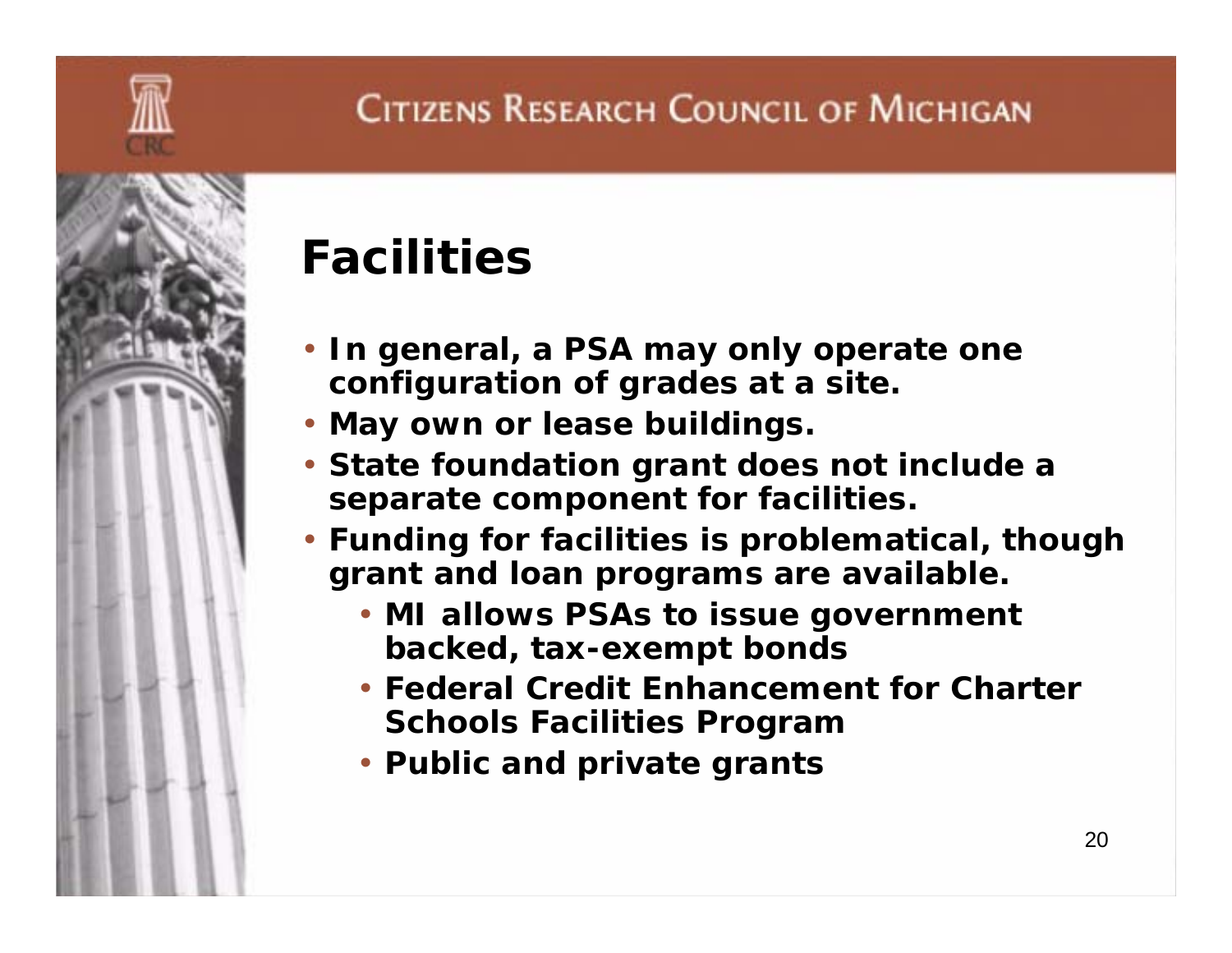

#### **Management**

- **May be self-managed**
- **May contract with a for-profit or nonprofit organization to provide one or more services** 
	- **Authorizer**
	- **ISD**
	- **Management companies (education service providers)**

**Charter management organizations (nonprofit) Education management organizations (for-profit)**

• **Other**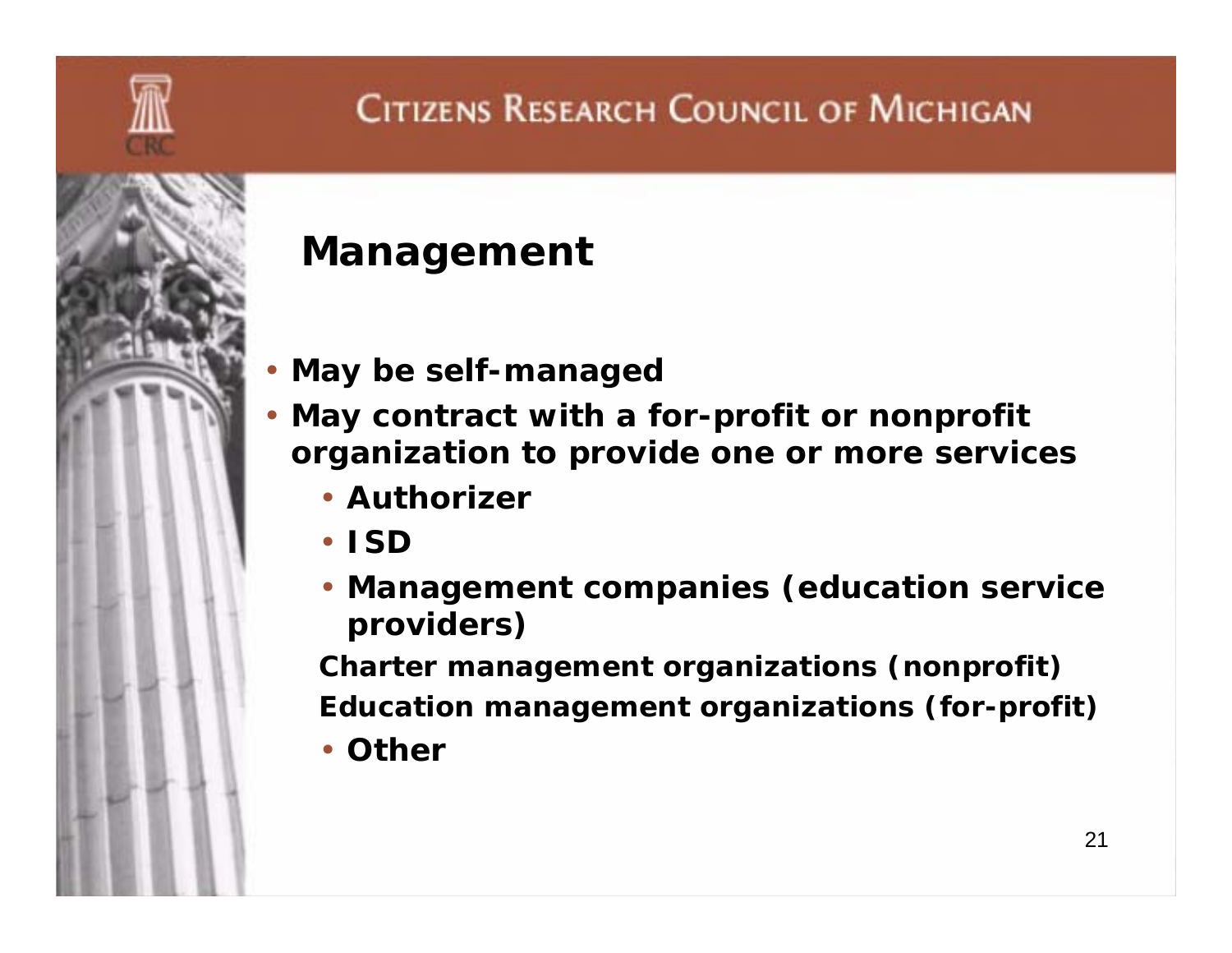## **Management Companies**

- • **Allow charter holders to select national models or a local provider of specific services**
- **53 education service providers each provide services to from 1 to 35 PSAs in MI.**
	- **National Heritage Academies (35 schools in MI, incl. 7 of top 25 MEAP score schools)**
	- **Leona Group (16 schools in MI)**
	- **Mosaica Education (11 schools in MI)**
	- **Charter School Administration Services (10 schools)**
- **Develop and try to replicate a standard education model**
- **Need better data on effectiveness of models**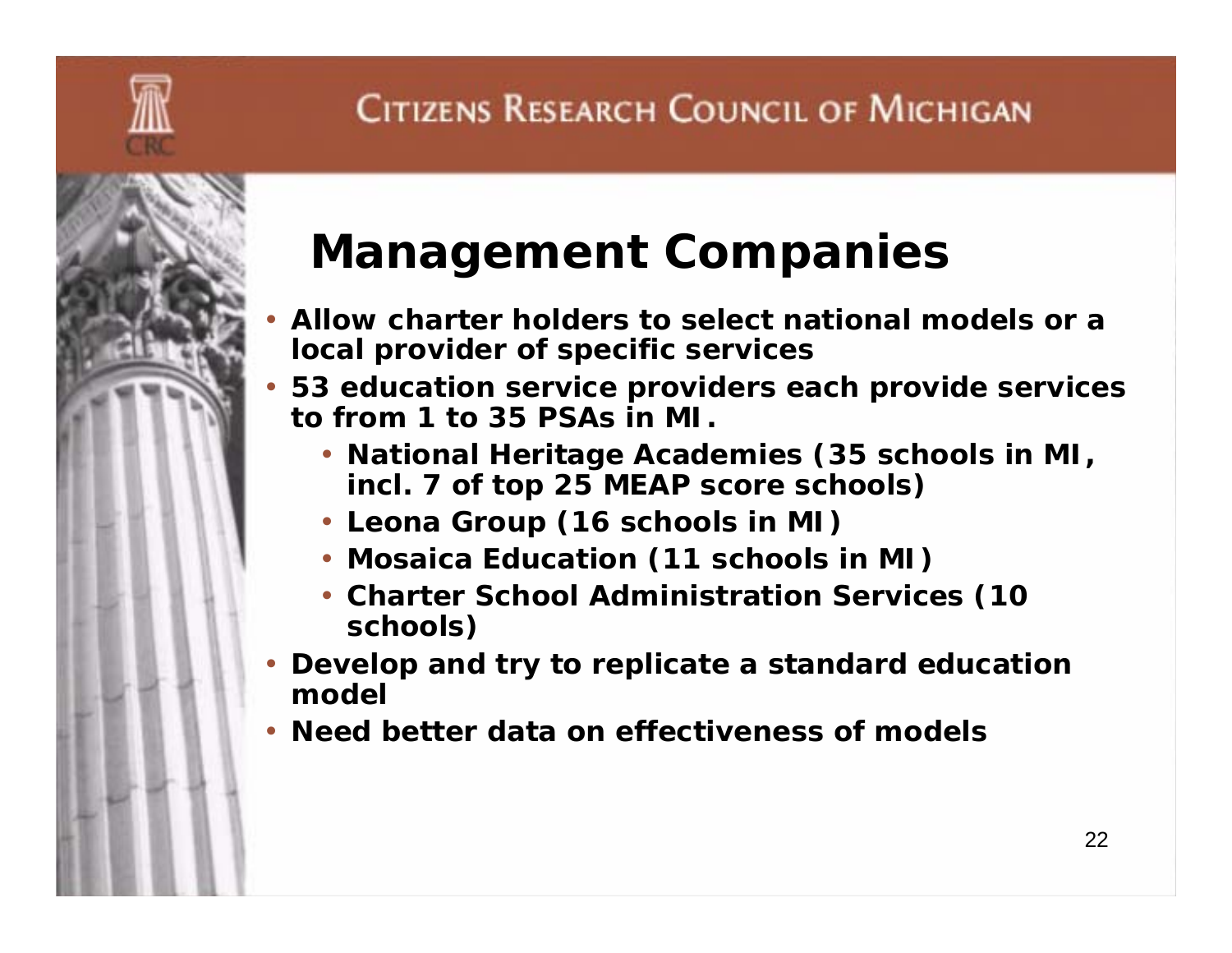

# **Standard Education Model**

- **Curriculum**
- **Instruction practices**
- **School day, school year**
- **Dress code for students**
- **Student support services**
- **Governance**
- **Accounting**
- **Facility management**
- **Personnel management and professional development**
- **Student assessment tools**
- **Parent, family, and community development**
- **School marketing**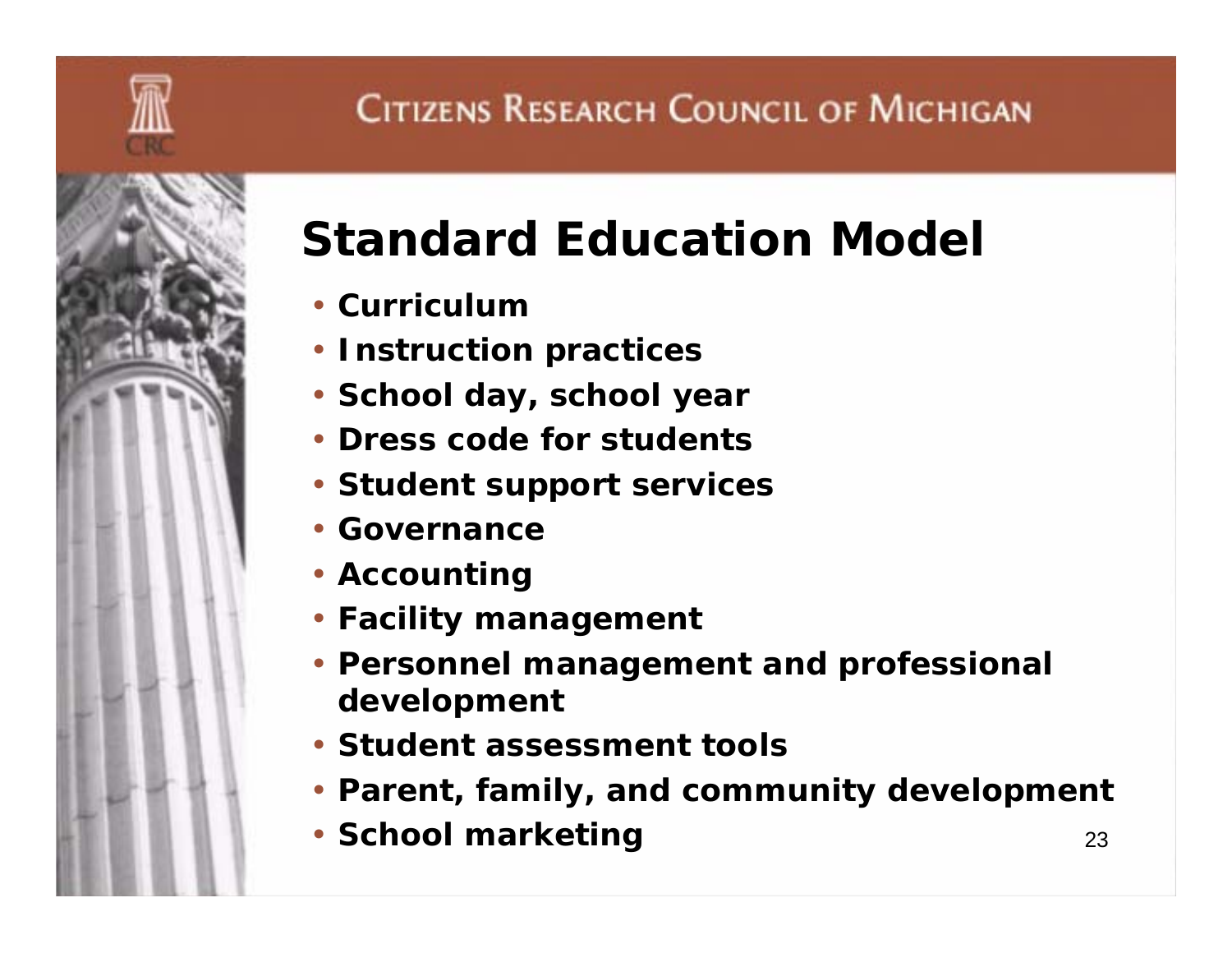

## **Traits of Highest Performing Charter Schools**

- **More classroom time**
- **Rigorous academics**
- **Extra demands on teachers**
- **More commitment from families**
- **Private donations**
- **School culture of excellence**
- **Concrete and clear mission**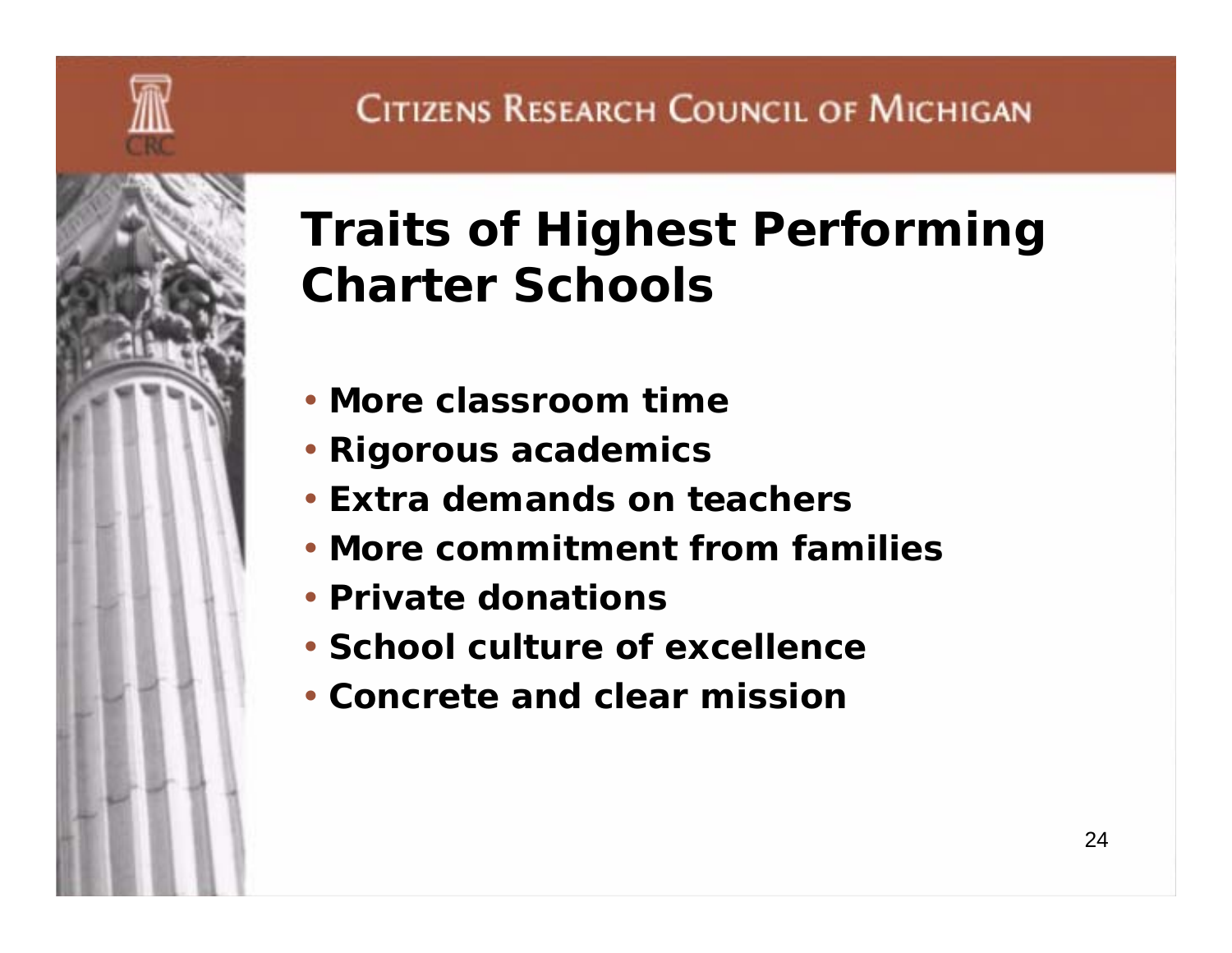

# **Financial Reporting**

- **Must follow generally accepted accounting practices**
- **Must adopt an annual balanced budget**
- **Must have an annual audit of financial accounting records**
- **Must submit an annual comprehensive financial report**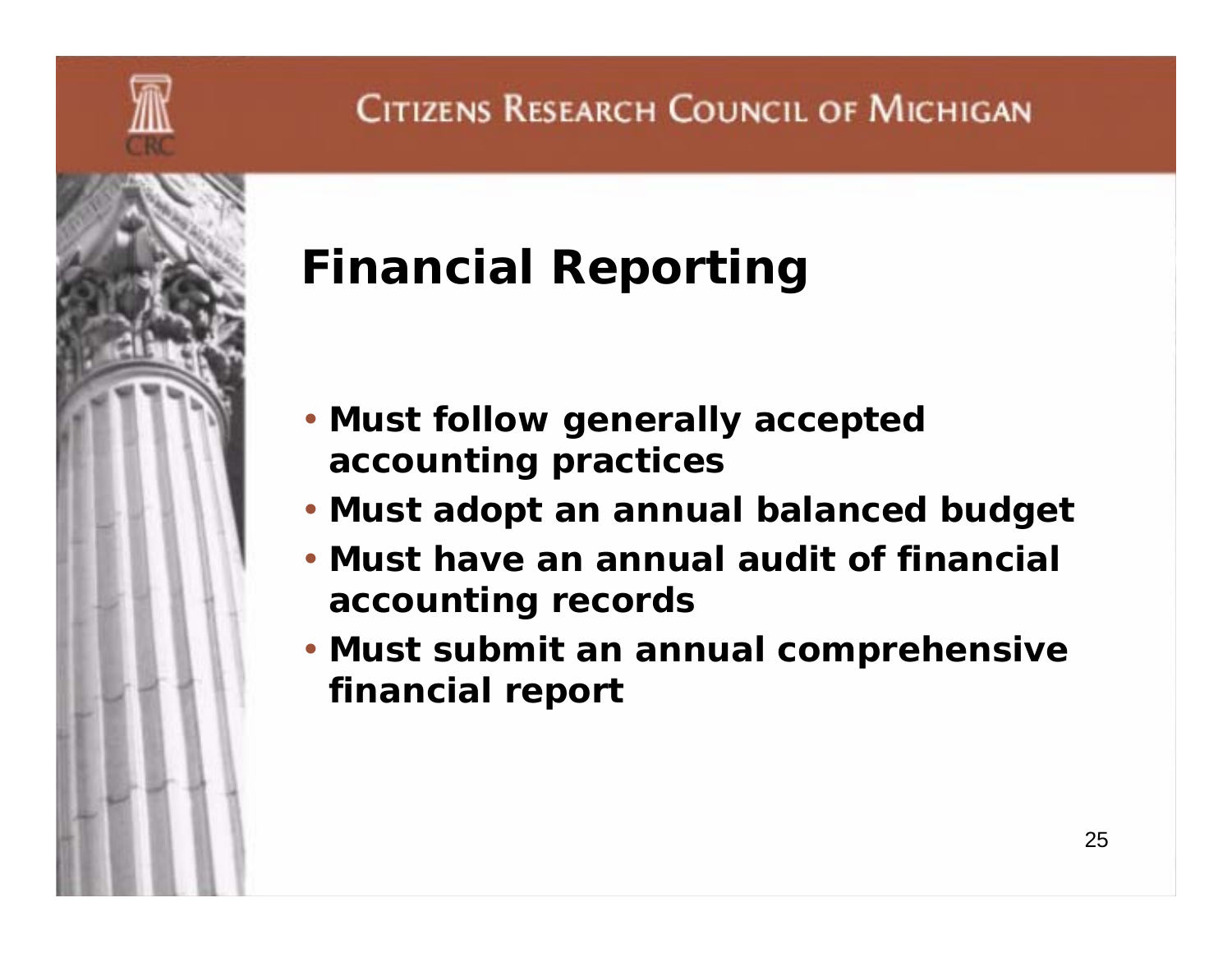# **Staff**

- **PSA teachers must be certified.**
- **Generally lower student-teacher ratios in PSAs.**
- **High performing PSAs demand more of teachers.**
- **Most teachers in PSAs are not unionized but in PSAs that are authorized by a TSD, teachers are covered by that district's union contract.**
- **The ability to hire and fire staff is considered crucial to effectiveness.**
- **Beginning teacher salaries and benefits are roughly similar in PSAs and TPSs, but TPS teachers generally have more seniority, resulting in higher average pay.**
- **PSA teacher turnover tends to be higher.**
- **PSAs tend to have fewer administrators, may rely more on volunteers.**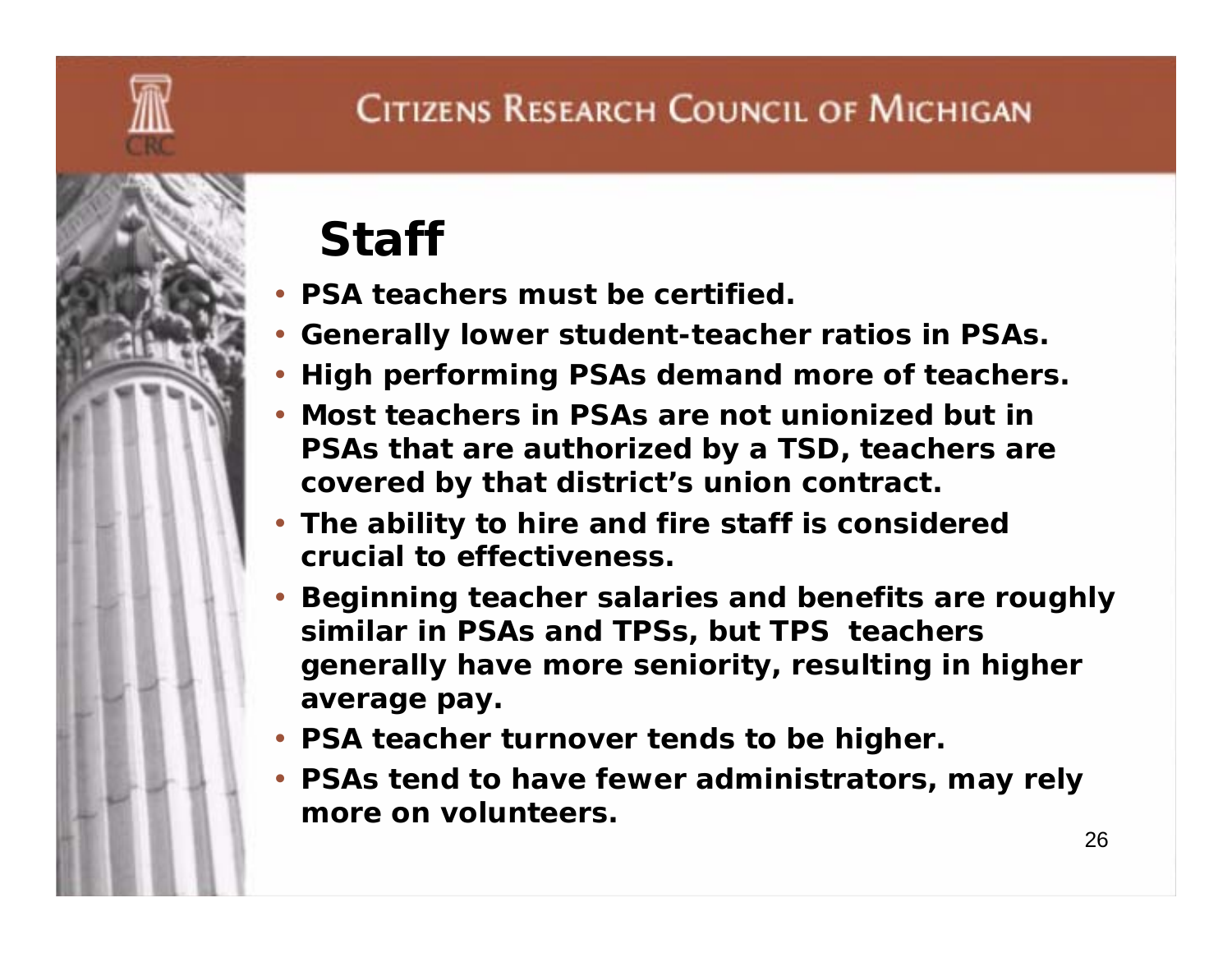

## **Curriculum**

- **High performing PSAs have rigorous academic classes.**
- **PSAs may offer a special emphasis (Montessori, fine arts, science and math, technology, service and leadership, college prep, vocational training, cultural immersion, strict discipline, cyber classes, etc.).**
- **PSAs have greater latitude to select among curriculum materials than do schools that are part of a larger district.**
- **PSA students take MEAP and MI Merit Exams.**
- **Michigan Merit Curriculum will apply to high school PSAs (Class of 2011).**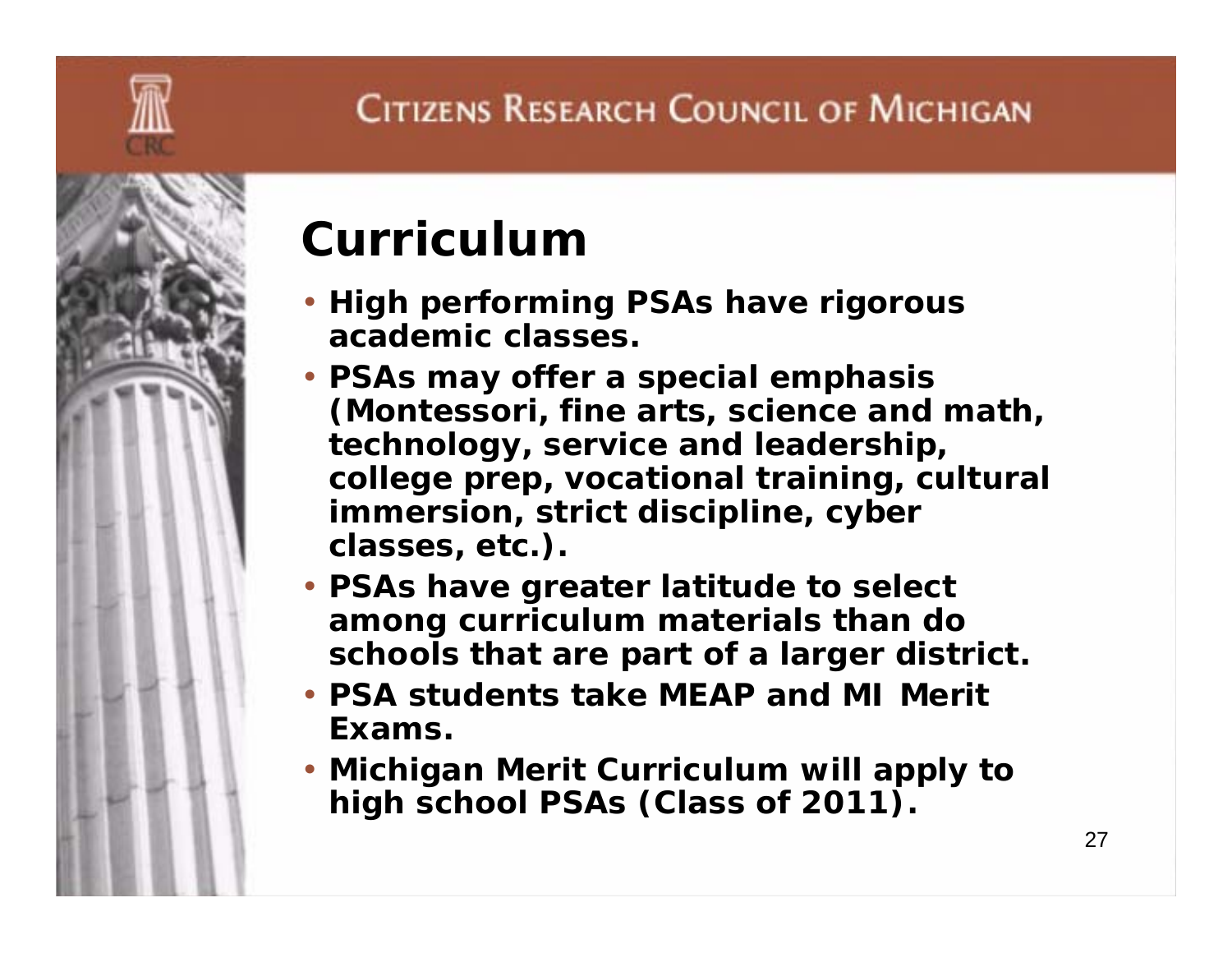### **Students**

- **PSAs cannot discriminate in admissions.**
- **Prior year students have priority.**
- **Siblings of students may be given priority.**
- **Lottery or blind draw must be used if there are more applicants than spaces.**
- **9% receive special education.**
- **64% qualify for free or reduced price lunch.**
- **Reflect racial characteristics of cluster districts.**
- **2/3 of PSAs have waiting lists.**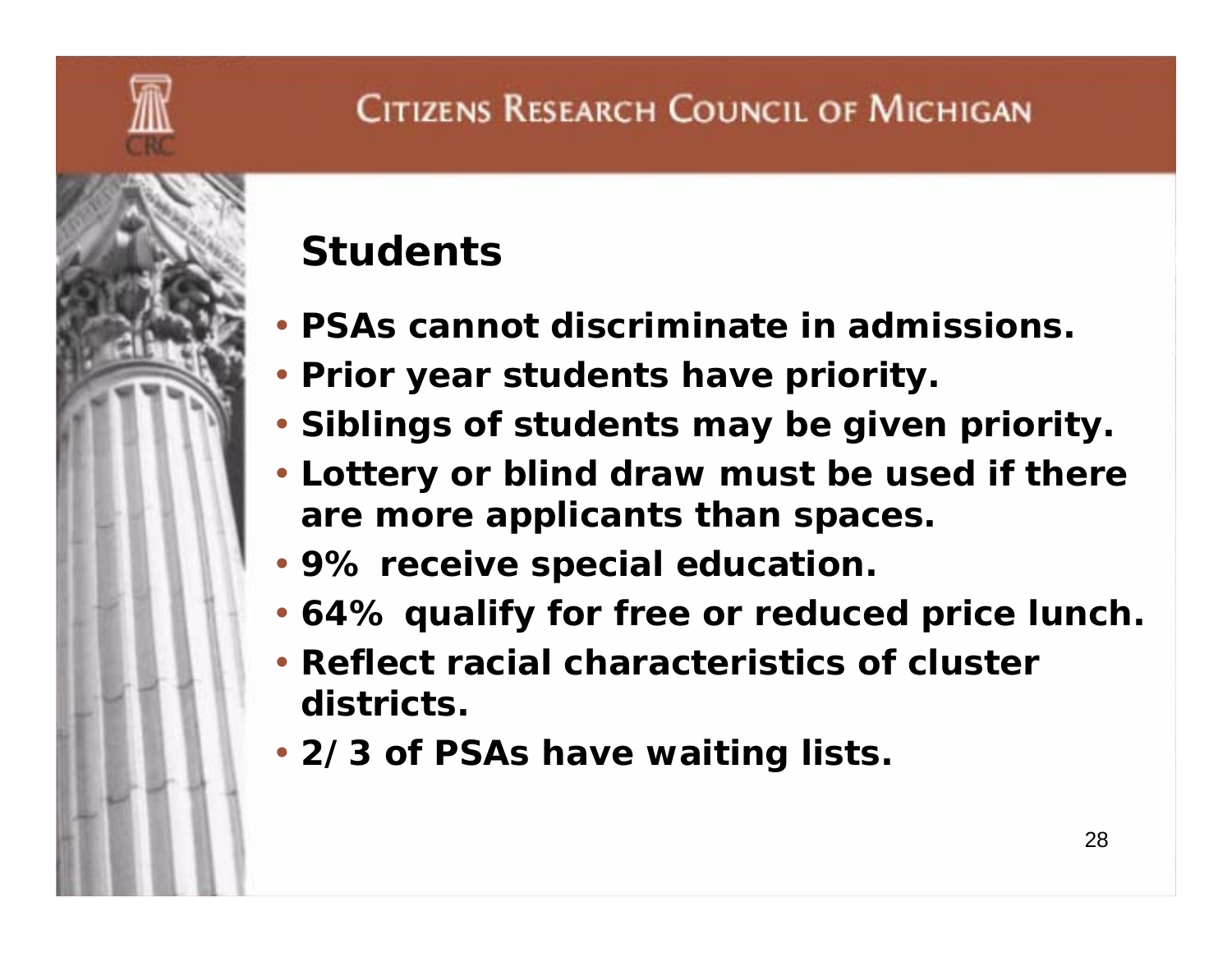

## **Academic Performance**

- **On average, academic performance is above the host district, but below the statewide average**
- **In general, charter schools are more effective for more low income, lower achieving students**
- **African-American males in PSAs have outperformed the statewide average for African-American males on the MEAP**
- **62 of 241 PSAs exceeded the statewide average proficiency on all MEAP tests in 2009**
- **72% of PSAs made AYP (86% of TPSs made AYP)**
- **56% graduation rate**
	- **Some PSA high schools target dropouts**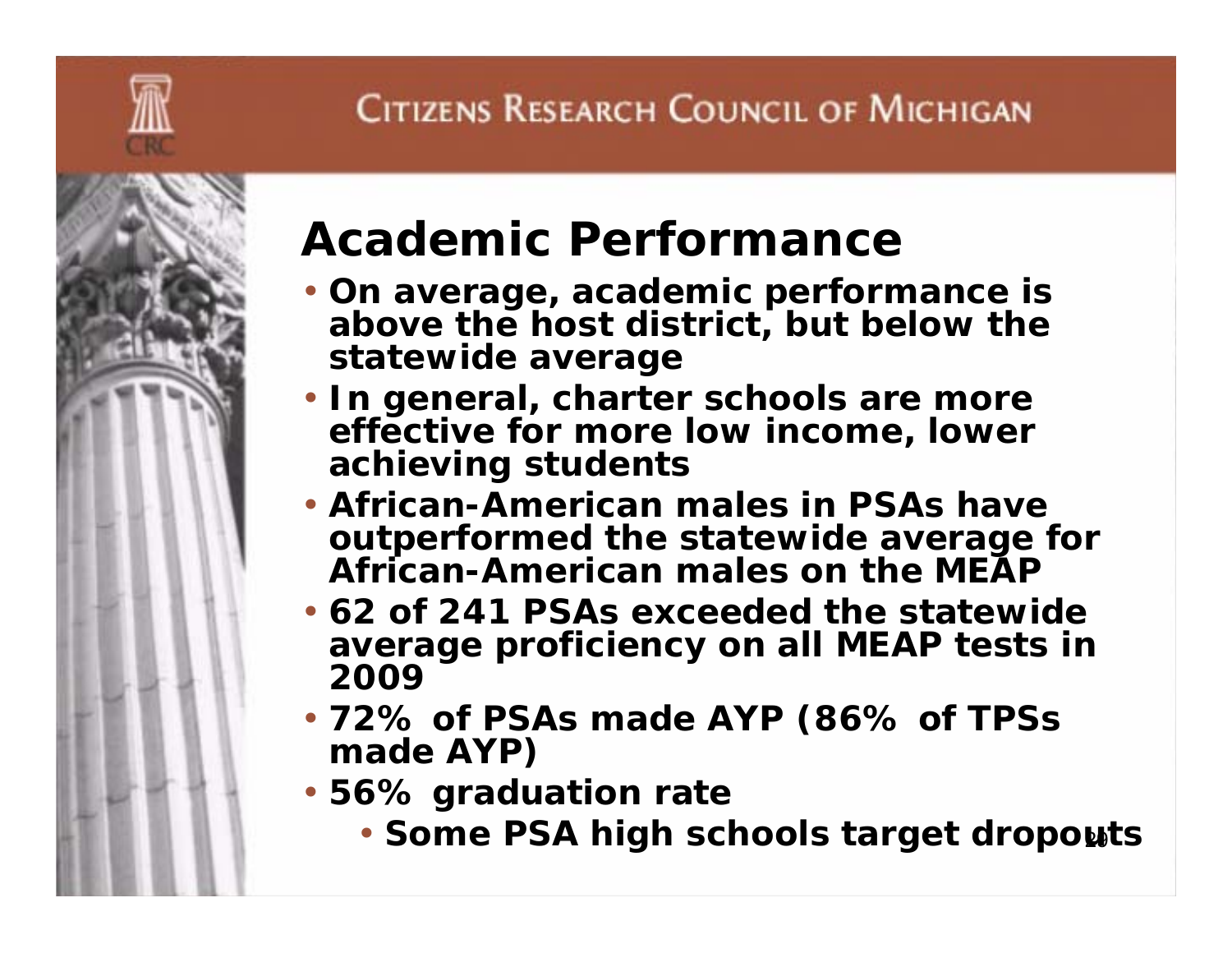

# **Forms of PSAs**

- **General public school academies**
- **Strict discipline academies**
- **Urban high school academies**
- **Schools of excellence**
- **Cyber charter schools**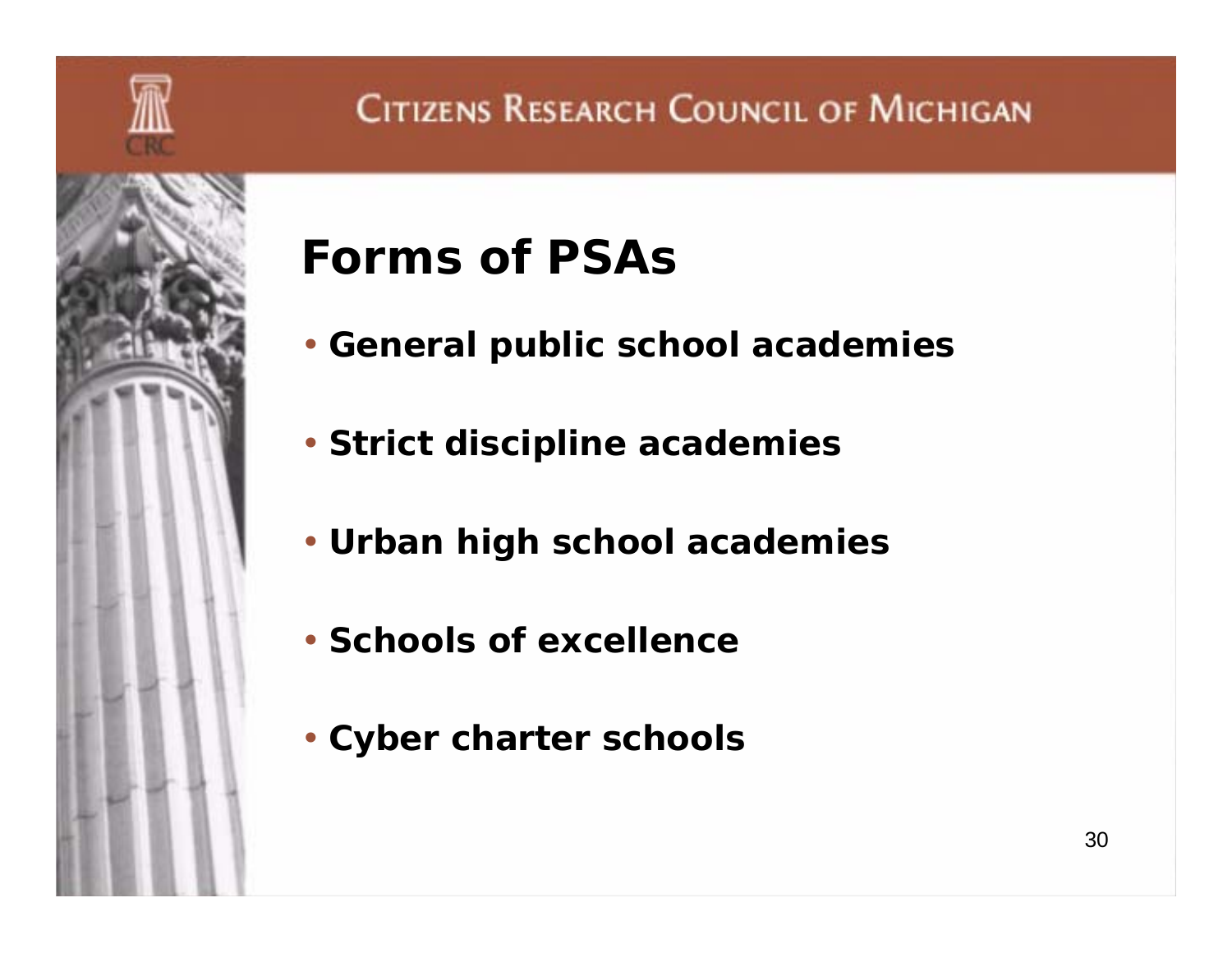

# **Effects on Traditional Schools**

- **Per pupil funding follows students to PSAs**
- **Where districts are growing, could relieve pressure for new buildings**
- **Competition for attracting students could force districts to improve**
	- **Research indicates those competitive strategies do not generally include more classroom resources**
- **May leave the most disadvantaged students clustered in the worst districts**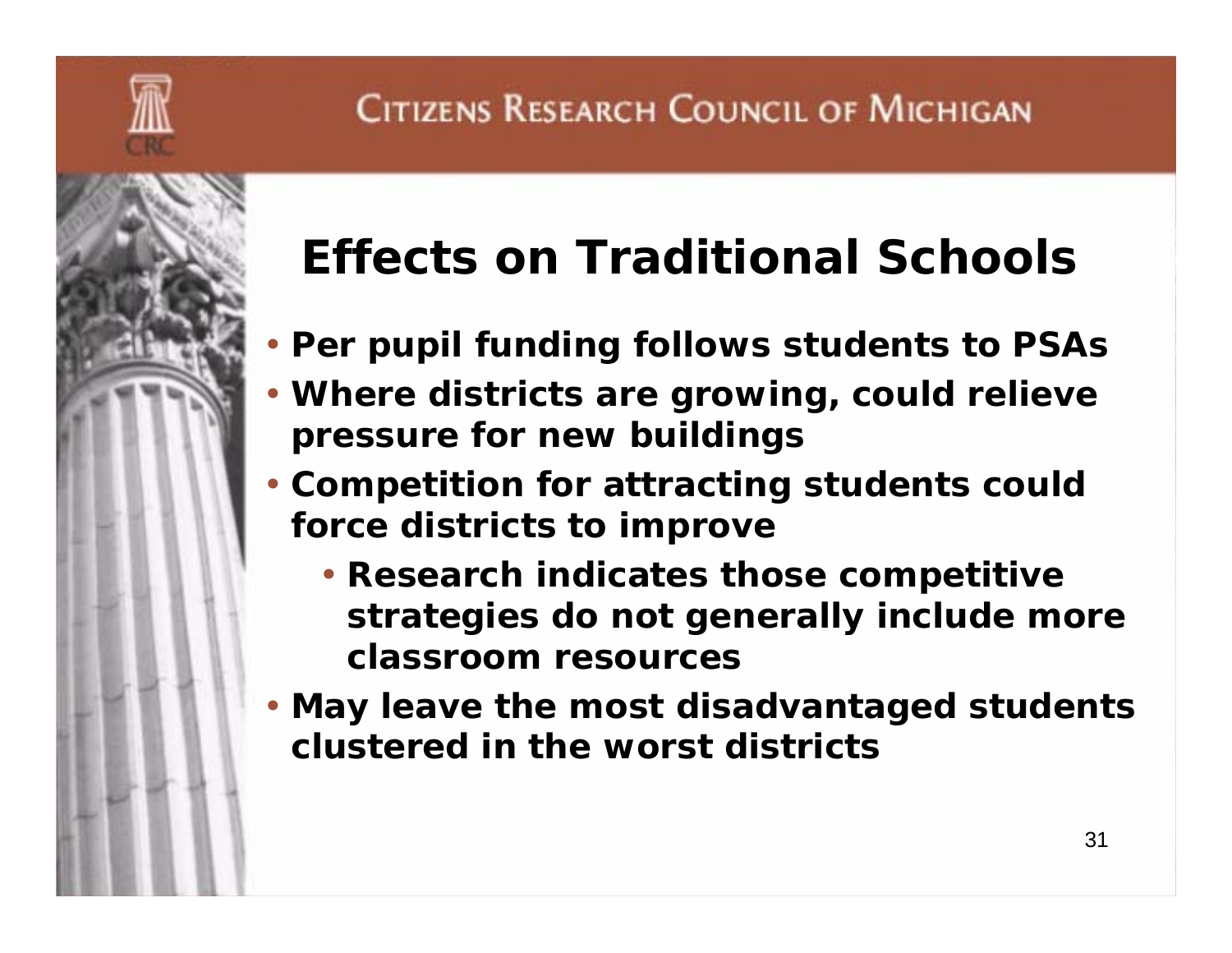

## **Private Schools**

- **May be parochial or secular**
- **May have selective admissions criteria**
- **Charge tuition**
- **Teachers must be certified**
- **Curricula must be comparable to public schools**
- **659 reporting schools had 130,000 students in 2009**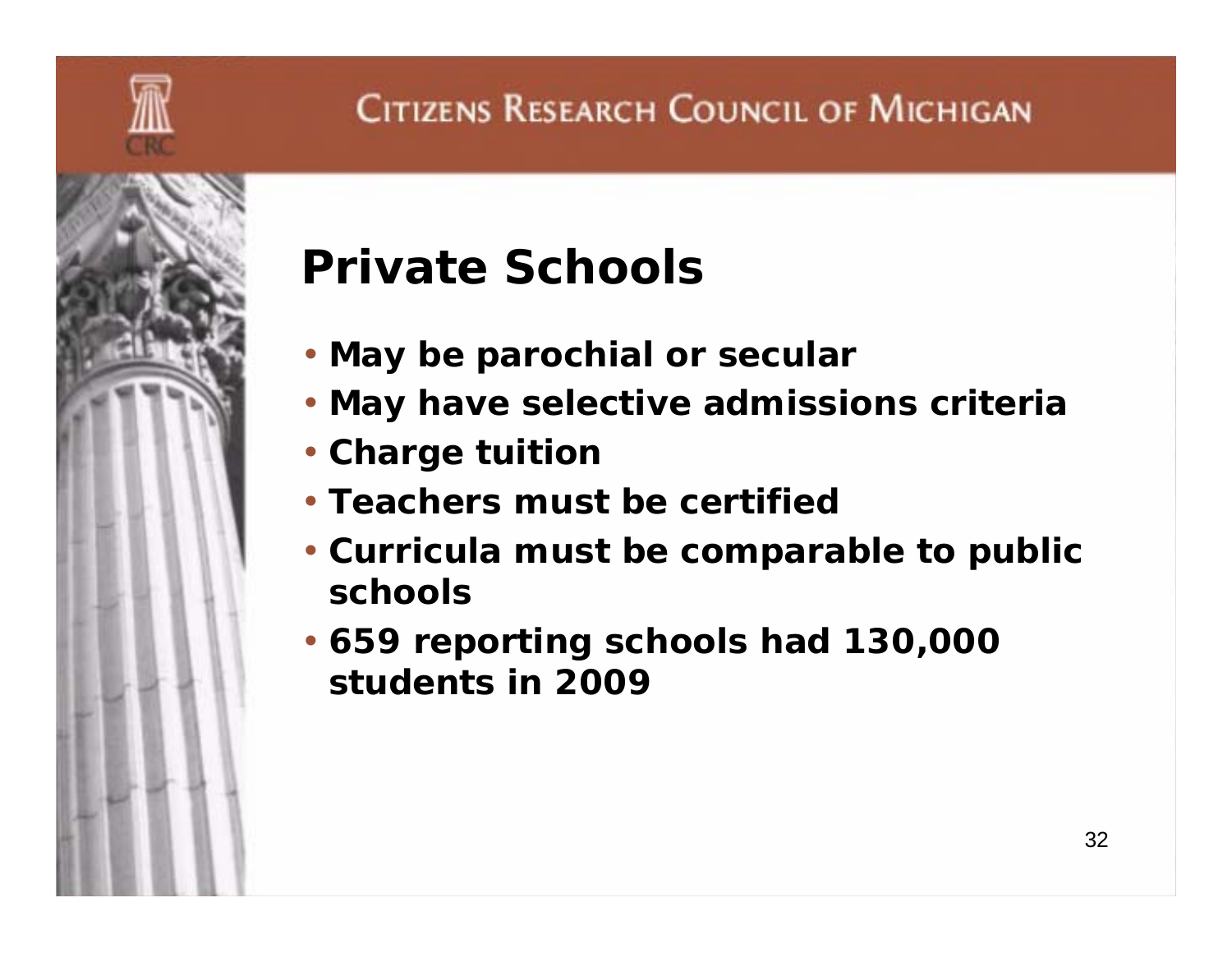

## **Homeschooling**

- **Nearly complete independence for homeschoolers who assert a sincerely held religious objection to certified teachers**
- **Homeschool teaching materials are readily available**
- **May attend public schools for some classes and activities**
- **No literacy test for parents**
- **No testing requirement for students**
- **No reporting requirements**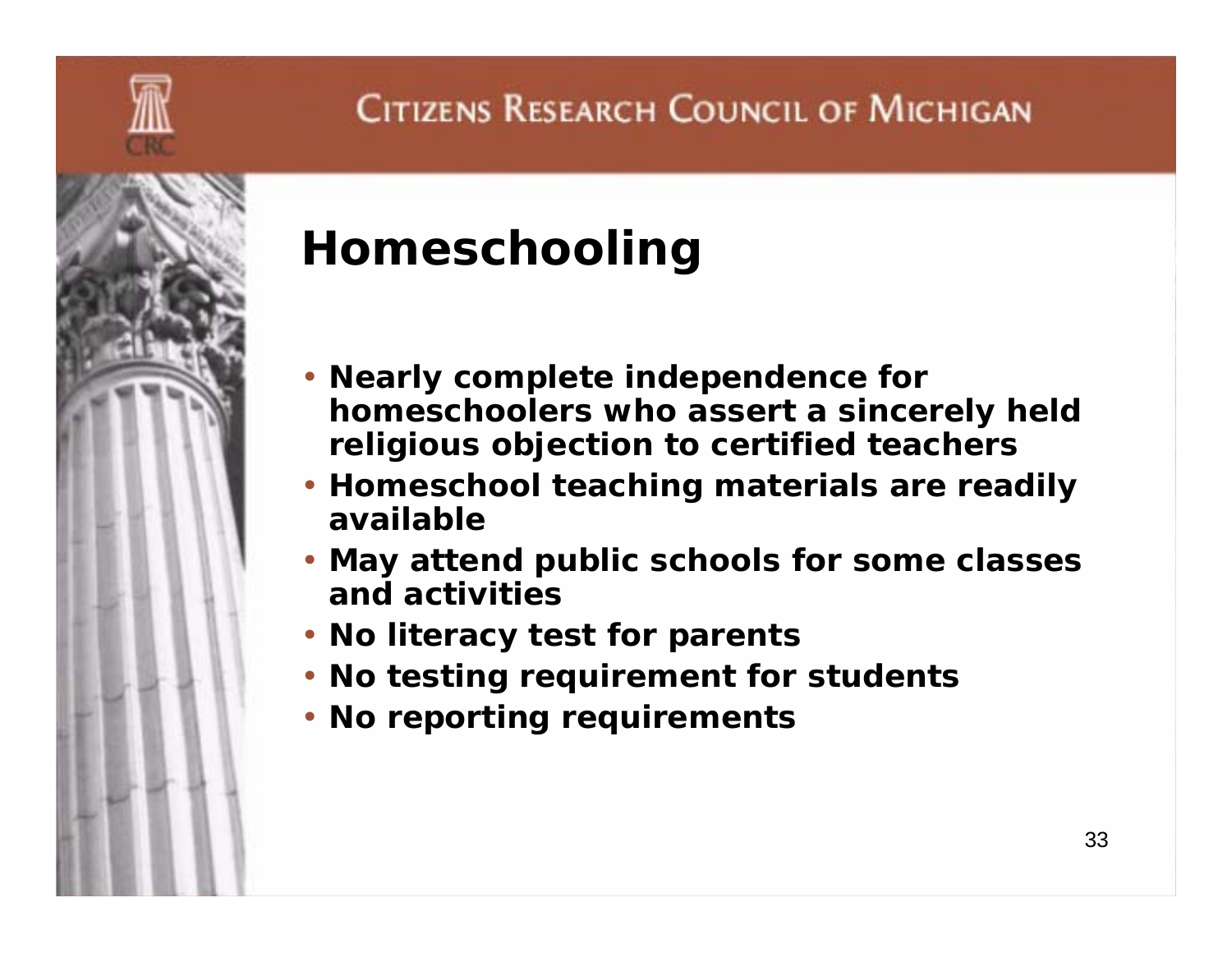# **Virtual or Cyber Schools**

- •**Internet based**
- • **Michigan Virtual University** 
	- **MI students must have an online learning experience for graduation.**
	- **Provides 150+ online courses.**
	- **Core, college equivalent, remedial, enrichment, language, etc.**
	- **Supplements offerings of K-12 schools.**
	- **Nonprofit, funded by state, tuition fees, and grants.**
- **Cyber schools offer full-time instruction.**
	- **Courses available 24/7.**
	- **Can accommodate accelerated, normal, or extended time work.**
	- **Some programs require periodic attendance on-site.**
	- **May be targeted at those who dropped out or were expelled.**
	- **2 new K-12 cyber charter schools authorized under 2010 legislation.**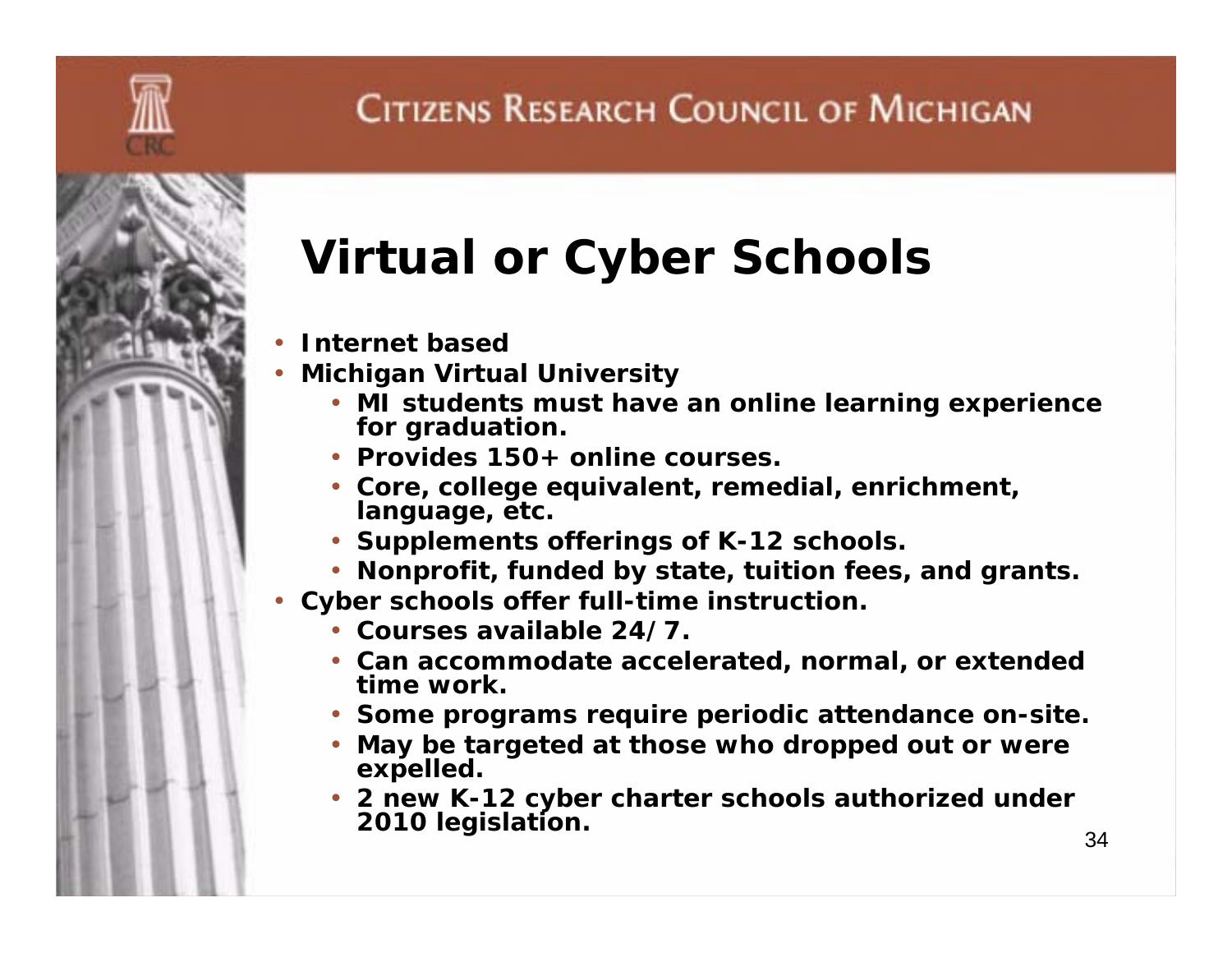

The Citizens Research Council of Michigan is supported by gifts and grants of all sizes coming from many different donors including:

- Foundations
- Businesses
- Organizations
- Individual Citizens like you

*We hope you will consider supporting CRC. For more information or to donate, contact us at:*

> Citizens Research Council of Michigan 38777 Six Mile Road, Suite 208 Livonia, MI 48152

(734) 542-8001 www.crcmich.org